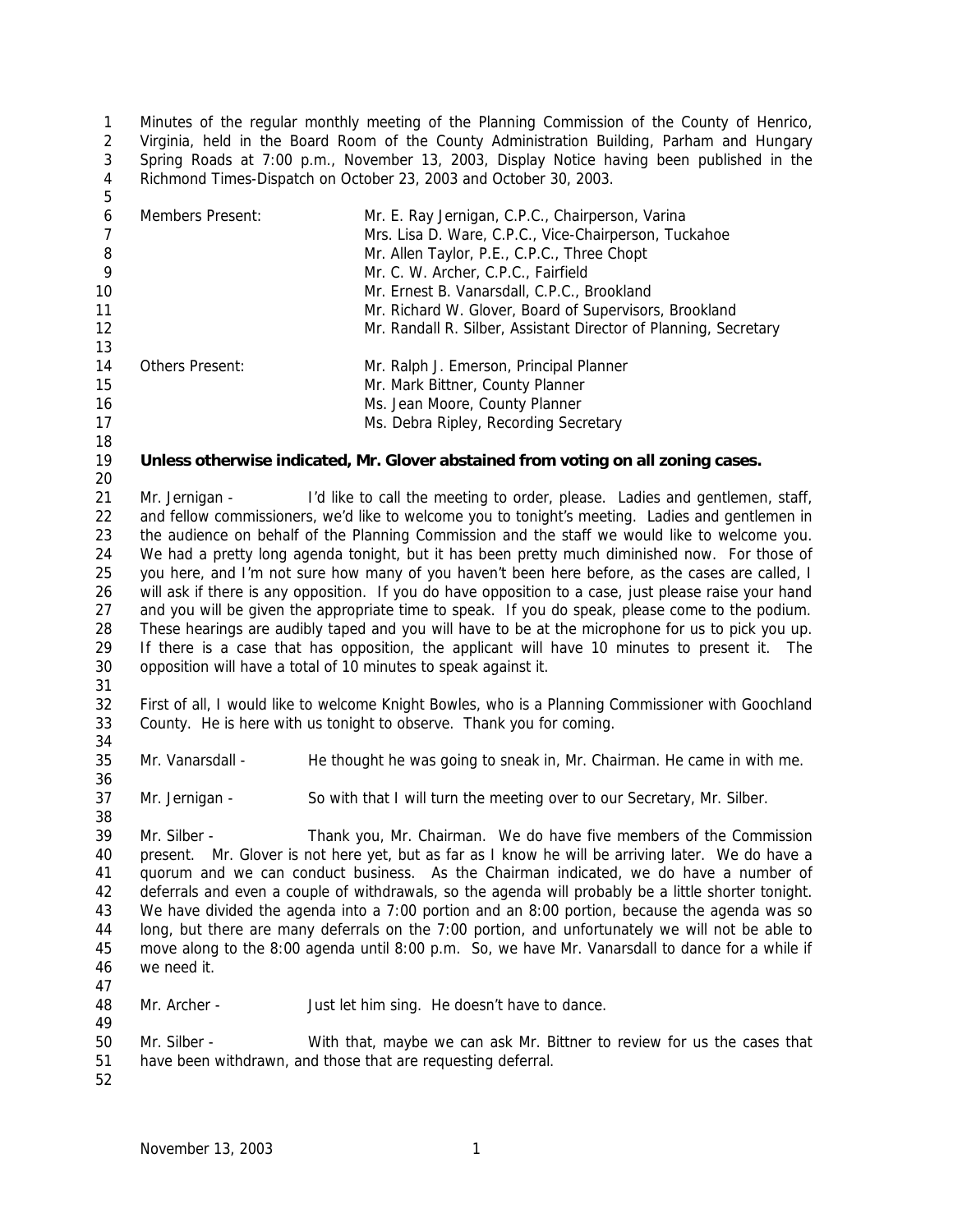Mr. Bittner - Thank you, Mr. Silber. We have two withdrawals on tonight's agenda. The first one is on Page 1 of the agenda.

### *Deferred from the September 11, 2003 Meeting:*

 **C-33C-02 Henry L. Wilton for WILHOOK, LLC:** Request to rezone from B-3C Business District (Conditional) to R-3C One Family Residence District (Conditional) and B-3C Business District (Conditional), Parcel 804-736-0481, containing 10.415 acres (approximately 6.7 acres in R-3C; approximately 3.7 acres in B-3C), located at the northeast intersection of Mechanicsville Turnpike and Neale Street (Maplewood Farm). Commercial and single family residential developments are proposed. The uses will be controlled by proffered conditions and zoning ordinance regulations. The R-3 District allows a minimum lot size of 11,000 square feet. The Land Use Plan recommends Commercial Concentration. The site is also in the Airport Safety Overlay District.

- 
- Mr. Bittner This has been withdrawn and again there is no action required by the Commission for this.
- 

### *Deferred from the August 14, 2003 Meeting:*

 **C-31C-03 Robert Atack:** Request to conditionally rezone from A-1 Agricultural District to R- 2C One Family Residence District (Conditional), part of Parcels 733-775-7627 and 733-777-4209, containing 101.743 acres, located on the west line of Pouncey Tract Road (State Route 271) across from Burberry Lane (Kimberwicke) and Old Wyndham Drive (Wyndham). A single family residential development is proposed. The R-2 District allows a minimum lot size of 18,000 square feet. The Land Use Plan recommends Rural Residential, not to exceed 1.0 unit net density per acre.

- 
- 77 Mr. Bittner The second withdrawal is also on Page 1 of the agenda. Again, this is a withdrawal. There is no action required by the Commission.
- 80 I will now start with the 7:00 agenda items to be deferred.
- 

# **THREE CHOPT:**

# *Deferred from the September 11, 2003 Meeting:*

 **C-18C-03 James W. Theobald for Commercial Net Lease Realty Services, Inc.:** Request to conditionally rezone from B-3 Business District and A-1 Agricultural District to B-2C Business District (Conditional), Parcel 741-761-8112 and part of Parcel 741-761-8532, containing 87 approximately 2.899 acres, located at the southeast intersection of W. Broad Street (U. S. Route 250) and Three Chopt Lane. A retail use is proposed. The use will be controlled by proffered conditions and zoning ordinance regulations. The Land Use Plan recommends Office and Commercial Concentration.

- Mr. Bittner This is a deferral request to the December 11, 2003 meeting.
- Mr. Jernigan Is there any opposition to the deferral of Case C-18C-03? No opposition.

 Mr. Taylor - No opposition. Mr. Chairman, I move deferral of Case C-18C-03 to the December 11, 2003 meeting at the applicant's request.

99 Mr. Vanarsdall - Second.

 Mr. Jernigan - We have a motion by Mr. Taylor and a second by Mr. Vanarsdall. All in favor say aye. All opposed say no. The ayes have it. The motion is passed.

- 
- At the request of the applicant, the Planning Commission deferred C-18C-03, James W. Theobald for Commercial Net Lease Realty Services, Inc., to its meeting on December 11, 2003.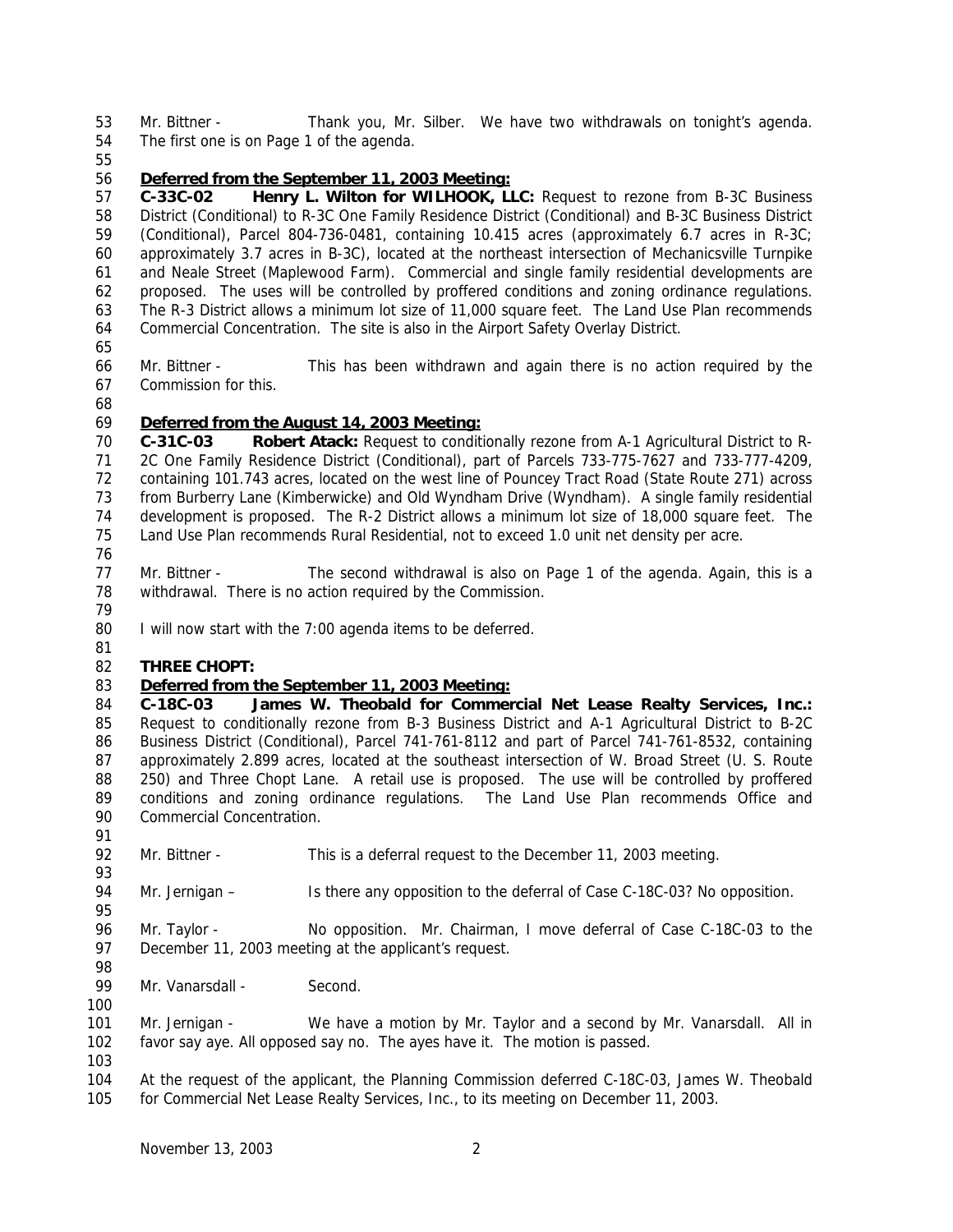107 Mr. Bittner - Our next request for deferral is on Page 2 of the Agenda.

 **C-51C-03 Larry D. Willis:** Request to rezone from A-1 Agricultural District and M-1C Light Industrial District (Conditional) to B-2C Business District, Parcels 742-762-9861, 743-762-1862 and 743-762-1538 and part of Parcel 742-762-9178, containing 4.089 acres, located at the northern terminus of Brookriver Drive and at the I64E/I295 southeast cloverleaf. A Bottoms Up Pizza Restaurant and other restaurants are proposed. The use will be controlled by proffered conditions and zoning ordinance regulations. The Land Use Plan recommends Semi Public. The site is also in 115 the West Broad Street Overlay District.

- Mr. Bittner This is a deferral request for two months to the January 15, 2004 meeting.
- Mr. Jernigan Is there any opposition to the deferral of Case C-51C-03? No opposition.

 Mr. Taylor - Mr. Chairman, I move that Case C-51C-03 be deferred to January 15, 2004, at the applicant's request.

124 Mr. Vanarsdall - Second.

 Mr. Jernigan - We have a motion by Mr. Taylor and a second by Mr. Vanarsdall. All in favor say aye. All opposed say no. The ayes have it. The motion is passed.

 At the request of the applicant, the Planning Commission deferred Case C-51C-03, Larry D. Willis, to its meeting on January 15, 2004.

 **C-58C-03 Jim Theobald for TC&P, LLC:** Request to conditionally rezone from A-1 Agricultural District to RTHC Residential Townhouse District (Conditional), part of Parcel 739-759- 9539, containing 14.825 acres, located at the southeast intersection of Pump and Three Chopt Roads. Seventy-nine (79) residential townhouses (5.33 units per acre) are proposed. The maximum density in the RTH District is nine (9) units per acre. The Land Use Plan recommends Urban Residential, 3.4 to 6.8 units net density per acre. The site is in the West Broad Street Overlay District.

- Mr. Bittner The deferral is requested to the December 11, 2003 meeting.
- Mr. Jernigan Is there any opposition to the deferral of Case C-58C-03? No opposition.

 Mr. Taylor - I move deferral of Case C-58C-03, Jim Theobald for TC&P, LLC, as requested by the applicant to the December 11, 2003 meeting.

147 Mr. Vanarsdall - Second.

149 Mr. Jernigan - We have a motion by Mr. Taylor and a second by Mr. Vanarsdall. All in favor say aye. All opposed say no. The ayes have it. The motion is passed. 

 At the request of the applicant, the Planning Commission deferred Case C-58C-03, Jim Theobald for TC&P, LLC, to its meeting on December 11, 2003.

 **C-59C-03 Bill Axselle for HCA Health Services of Virginia, Inc.:** Request to conditionally rezone from R-3 One Family Residence District and R-6 General Residence District to O-3C Office District (Conditional), part of Parcel 761-744-2028, containing 1.50 acres located approximately 600 feet south of Forest Avenue and 350 feet west of Skipwith Road. Expansion of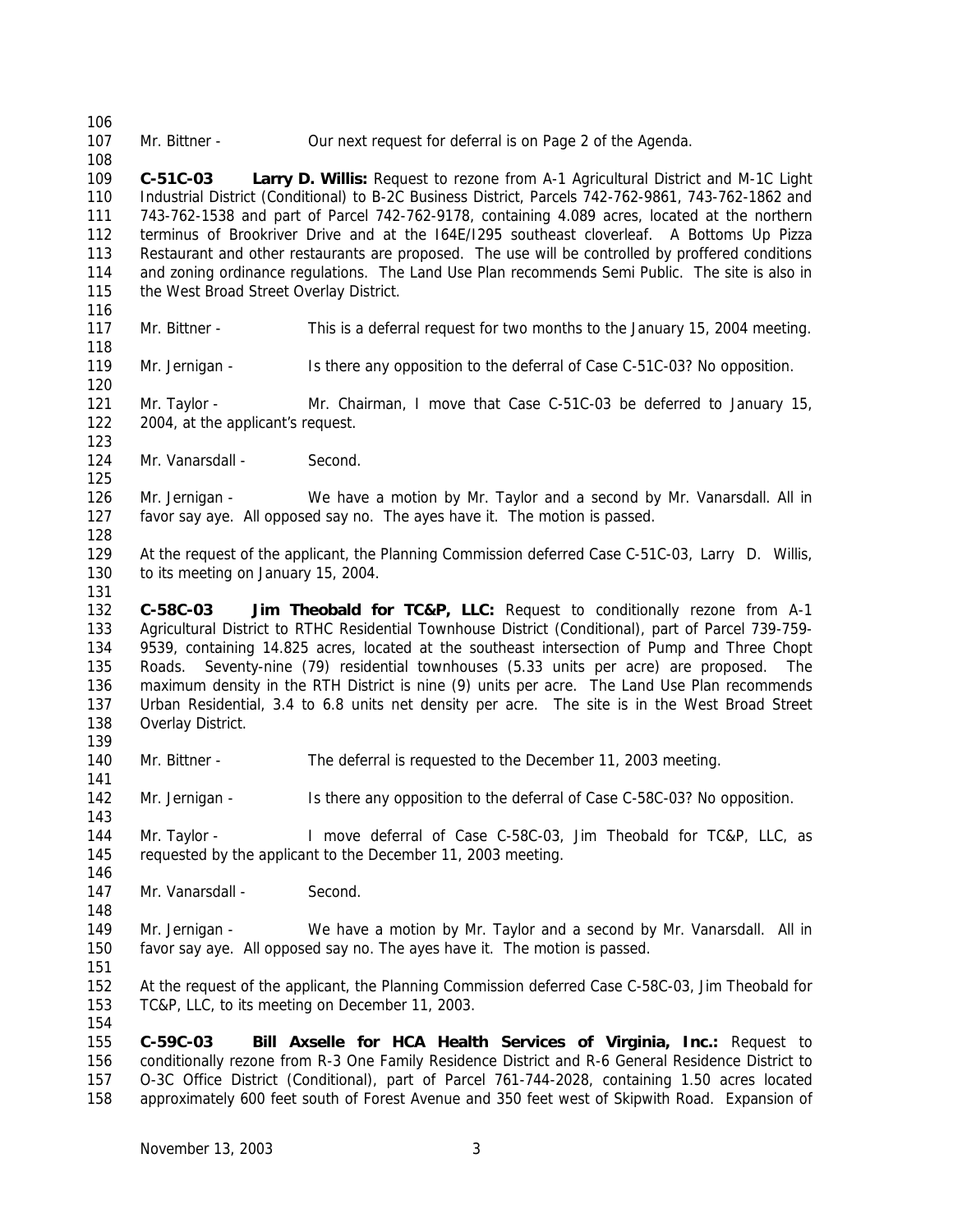Henrico Doctor's hospital is proposed. The use will be controlled by proffered conditions and zoning ordinance regulations. The Land Use Plan recommends Government. 162 Mr. Bittner - This is a deferral request to the December 11, 2003 Planning Commission meeting. Mr. Jernigan - Is there any opposition to the deferral of Case C-59C-03? No opposition. Mr. Taylor. Mr. Taylor - No opposition, Mr. Chairman. I move the deferral of Case C-59C-03, Bill Axselle for HCA Health Services of Virginia, Inc. to the December 11, 2003 meeting, at the 170 applicant's request. 172 Mr. Vanarsdall - Second. Mr. Jernigan - We have a motion by Mr. Taylor and a second by Mr. Vanarsdall. All in favor say aye. All opposed say no. The ayes have it. The motion is passed. At the applicant's request, the Planning Commission deferred Case C-59C-03, Bill Axselle for HCA Health Services of Virginia, Inc. to its December 11, 2003 meeting. **C-60C-03 Bill Axselle for Neil Farmer:** Request to conditionally rezone from A-1 Agricultural District to R-2AC One Family Residence District (Conditional), part of Parcels 741-774- 7210, 741-775-7309, 741-773-9074 and 742-773-2472, containing approximately 17.70 acres, located in the northern portion of the Bridlewood subdivision, just south of the southern terminus of Woolshire Court in the Hampshire subdivision. The aggregate density is proffered not to exceed 2.1 units per acre. The R-2A District allows a minimum lot size of 13,500 square feet. The Land Use Plan recommends Rural Residential, not more than 1.0 unit net density per acre, and Environmental Protection Area. Mr. Bittner - This is a request to defer to the December 11, 2003 meeting. Mr. Jernigan - Is there opposition to the deferral of Case C-60C-03? No opposition. Mr. Taylor - Mr. Chairman, I will move the deferral of Case C-60C-03, Bill Axselle for Neil Farmer, to the December 11, 2003 meeting, at the request of the applicant. 196 Mr. Vanarsdall - Second. Mr. Jernigan - We have a motion by Mr. Taylor and a second by Mr. Vanarsdall. All in favor say aye. All opposed say no. The ayes have it. The motion is passed. At the request of the applicant, the Planning Commission deferred Case C-60C-03, Bill Axselle for Neil Farmer, to its meeting on December 11, 2003. **C-61C-03 Bill Axselle for Neil Farmer:** Request to conditionally rezone from A-1 Agricultural District to R-3C One Family Residence District (Conditional), Parcel 752-763-4795 and part of Parcel 752-763-1932, containing 10.03 acres, located at the northern terminus of Lexington Farms Drive, 528 feet southeast of the southeastern terminus of Chicopee Road, and 420 feet southwest of the southern terminus of Fort McHenry Parkway. The aggregate density is proffered not to exceed 3 units per acre. The R-3 District allows a minimum lot size of 11,000 square feet. The Land Use Plan recommends Suburban Residential 2, 2.4 to 3.4, units net density per acre.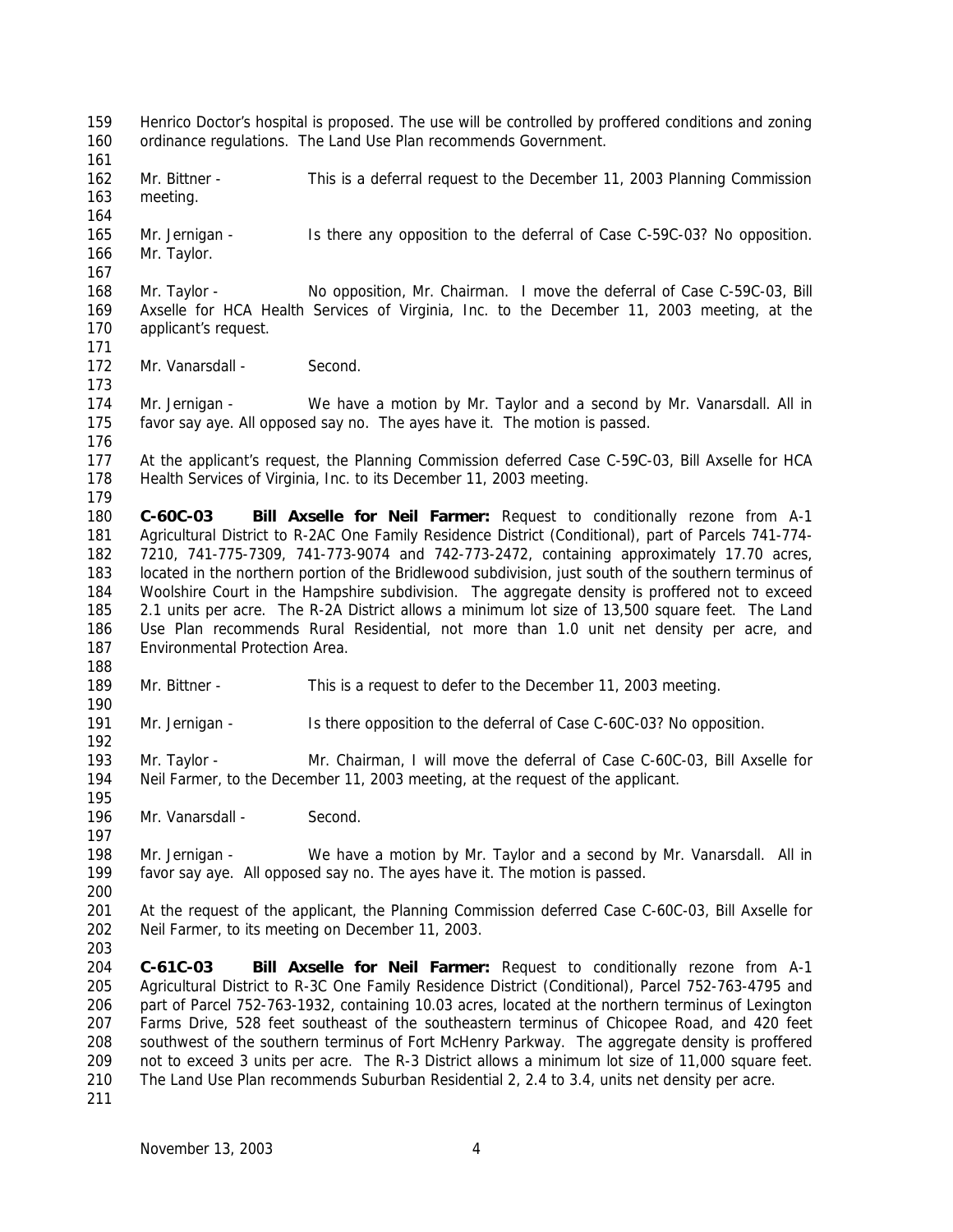- Mr. Bittner The deferral is requested to the December 11, 2003 meeting.
- Mr. Jernigan Is there any opposition to the deferral of Case C-61C-03? No opposition.

 Mr. Taylor - No opposition. I move deferral of Case C-61C-03, Bill Axselle for Neil Farmer, to the December 11, 2003 meeting at the applicant's request.

219 Mr. Vanarsdall - Second.

221 Mr. Jernigan - We have a motion by Mr. Taylor and a second by Mr. Vanarsdall. All in favor say aye. All opposed say no. The ayes have it. The motion is passed.

 At the applicant's request, the Planning Commission deferred Case C-61C-03, Bill Axselle for Neil Farmer, to its meeting on December 11, 2003.

### *Deferred from the September 11, 2003 Meeting:*

 **C-25C-03 Henry L. Wilton for Wilton Companies LLC:** Request to conditionally rezone from O-3C Office District (Conditional) to B-2C Business District (Conditional), Parcel 737-751-4601 and part of Parcel 737-751-4028, containing 11.495 acres, located at the northeast intersection of Ridgefield Parkway and dedicated John Rolfe Parkway right-of-way. Retail businesses with limited office uses are proposed. The use will be controlled by proffered conditions and zoning ordinance regulations. The Land Use Plan recommends Urban Residential, 3.4 to 6.8 units net density per acre, and Office.

- 236 Mr. Bittner The deferral request is to the December 11, 2003 meeting.
- Mr. Jernigan Is there any opposition to the deferral of Case C-25C-03?

 Mrs. Ware - Then I move that Case C-25C-03 be deferred to the December 11, 2003 meeting at the applicant's request.

243 Mr. Vanarsdall - Second.

245 Mr. Jernigan - We have a motion by Mrs. Ware and a second by Mr. Vanarsdall. All in favor say aye. All opposed say no. The ayes have it. The motion is passed.

 At the applicant's request, the Planning Commission deferred Case C-25C-03, Henry L. Wilton for Wilton Companies LLC, to its meeting on December 11, 2003.

 **C-63C-03 Andrew Condlin for Pocoshock Commons, LLC:** Request to conditionally rezone from A-1 Agricultural District to O-2C Office District (Conditional), Parcel 741-751-7865, containing 2.02 acres, located at the northeast intersection of Pump Road and Ridgefield Parkway and the southeast intersection of Pump Road and Kings Grant Drive. Office condominiums are proposed. The use will be controlled by proffered conditions and zoning ordinance regulations. The Land Use Plan recommends Suburban Residential 2, 2.4 to 3.4 units net density per acre. (Deferral requested to the December 11, 2003 Meeting). 

- Mr. Bittner The deferral is requested to the December 11, 2003 meeting.
- Mr. Jernigan Is there any opposition to the deferral of Case C-63C-03?
- Mrs. Ware Then I move that Case C-63C-03 be deferred to the December 11, 2003 meeting at the applicant's request.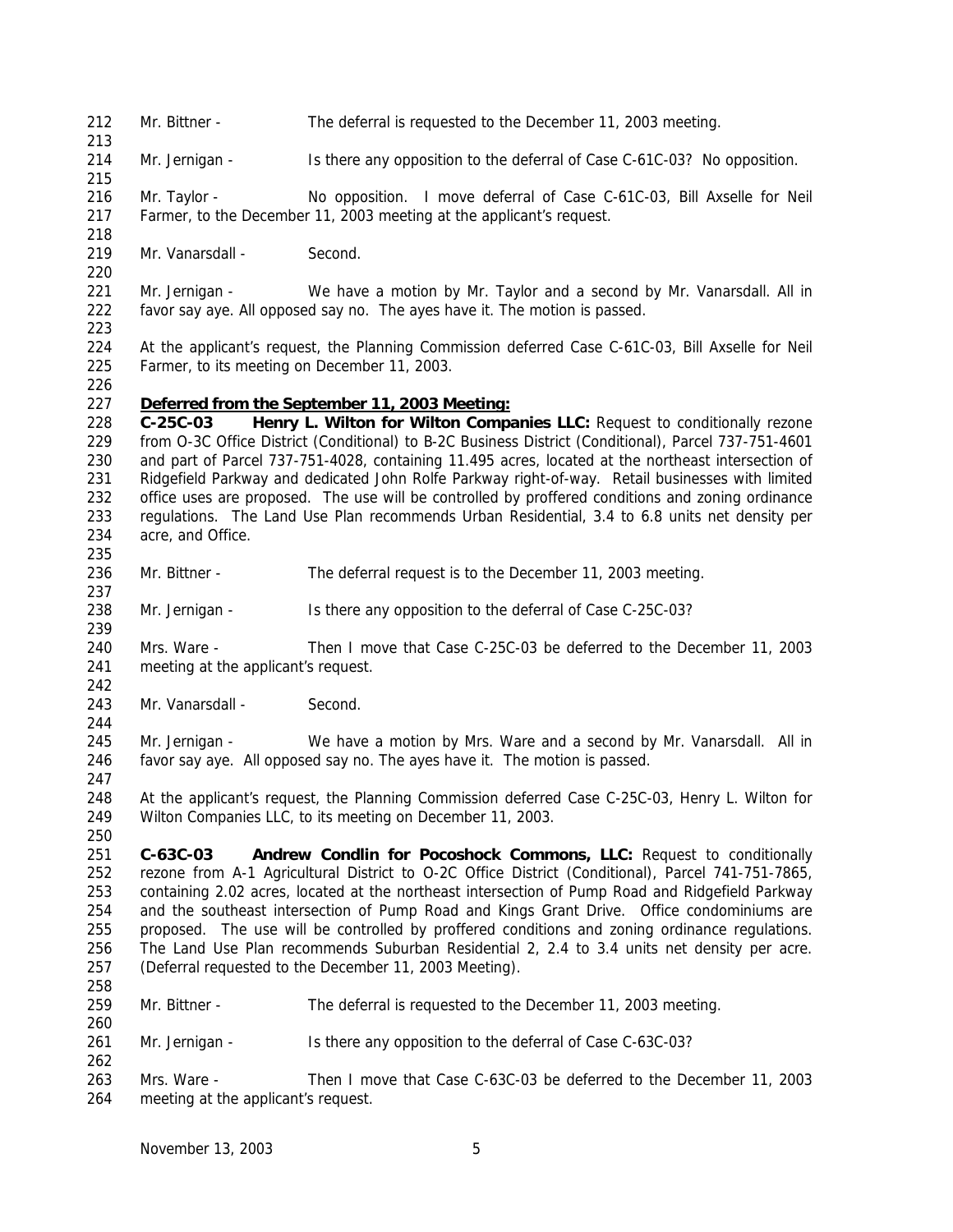Mr. Vanarsdall - Second. 268 Mr. Jernigan - We have a motion by Mrs. Ware and a second by Mr. Vanarsdall. All in favor say aye. All opposed say no. The ayes have it. The motion is passed. At the applicant's request, the Planning Commission deferred Case C-63C-03, Andrew Condlin for Pocoshock Commons, LLC, to its meeting on December 11, 2003. 274 Mr. Bittner - That was the last case on the deferral agenda for 7:00 p.m. We do have three cases on the 8:00 p.m. agenda. But we have to wait to call those. Mr. Silber - Yes, sir. We just need to wait until 8:00 to handle those deferrals. We don't have too much left under 7:00 p.m. Mr. Vanarsdall - Do you know what they are? Mr. Bittner - Yes, Case C-41C-03, Don Smith, Case C-64C-03, David Redmond, and Case C-56C-03, Gloria Freye for Finer Homes. Those are on the 8:00 p.m. agenda. Mr. Vanarsdall - What else do we have left for 7:00 p.m.? Mr. Silber - In addition to those, we do have one item that is on the expedited agenda, Mr. Bittner. Mr. Bittner - We have two expedited items on the 7:00 agenda. Mr. Silber - The expedited items, for those that are here this evening, are those items that we have placed in a fashion so as to speed up meetings. I am not so sure that was necessary tonight. These are items that have no outstanding issues from the staff's perspective, the Planning Commission member from that district is comfortable with the request, and there is no known opposition from the citizens, so they have been placed on the expedited agenda and can be acted on without a hearing. But if there is opposition or need to pull it off the expedited agenda, it will be done so. Mr. Bittner, do you want to tell us about those two? Mr. Bittner - Yes. **C-57-03 Atack/Kornblau Coles Investment, L. C.:** Request to rezone from R-5C General Residence District (Conditional) to C-1 Conservation District, part of Parcel 751-766-9555, containing approximately 1.2 acres, located on the south line of Nuckols Road approximately 400 feet east of Cox Road. A conservation area is proposed (limits of the floodplain). The Land Use Plan recommends Environmental Protection Area. Mr. Jernigan - Is there any opposition to Case C-57-03, Atack/Kornblau Coles Investment, L.C.? No opposition. Mr. Taylor - Mr. Chairman, I move approval of Case C-57-03, Atack/Kornblau Coles Investment, L.C. on the expedited agenda. 314 Mr. Vanarsdall - Second. Mr. Jernigan - We have a motion by Mr. Taylor and a second by Mr. Vanarsdall. All in favor say aye. All opposed say no. The ayes have it. The motion is passed.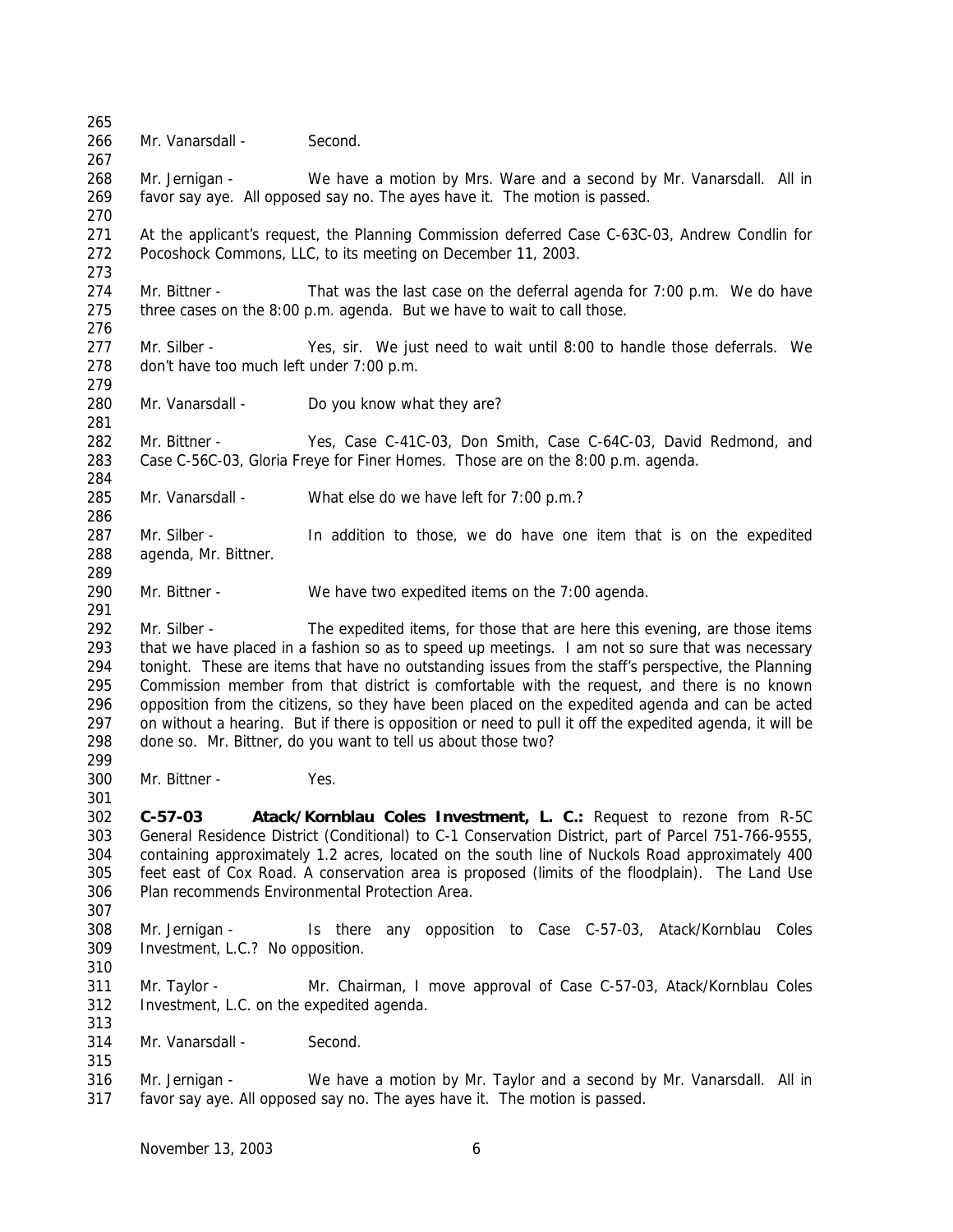The Planning Commission approved Case C-57-03, Atack/Kornblau Coles Investment, L.C. on the expedited agenda.

 **REASON:** Acting on a motion by Mr. Taylor, seconded by Mr. Vanarsdall, the Planning Commission voted 5-0 (one absence) to recommend that the Board of Supervisors **grant** the request because it conforms to the recommendations of the Land Use Plan and it conforms with the objectives and intent of the County's Comprehensive Plan.

 **C-62C-03 Kristen Keatley and Andrew Scherzer for Meadow Glen of West End, LP:** Request to amend proffered conditions accepted with rezoning case C-10C-99, on Parcel 749-754- 2538, containing 9.95 acres, located on the northwest side of Gaskins Road approximately 750 feet from the southwest intersection of Gaskins and Three Chopt Roads. The applicant proposes to eliminate Proffer 10 limiting vehicular access to Gaskins Road. The existing zoning is R-6C General Residence District (Conditional) and C-1 Conservation District. The Land Use Plan recommends Urban Residential, 3.4 to 6.8 units net density per acre, and Environmental Protection Area.

 Mr. Jernigan - Is there any opposition to Case C-62C-03, Kristen Keatley and Andrew Scherzer for Meadow Glen of West End, L.P.? No opposition, Mrs. Ware.

 Mrs. Ware - Then I recommend approval to the Board of Supervisors of Case C-62C-03 on the expedited agenda.

341 Mr. Vanarsdall - Second.

 Mr. Jernigan - We have a motion by Mrs. Ware and a second by Mr. Vanarsdall. All in favor say aye. All opposed say no. The ayes have it. The motion passes. 

 The Planning Commission recommends approval of Case C-62C-03, Kristen Keatley and Andrew Scherzer for Meadow Glen of West End, LP, on the expedited agenda.

 **REASON:** Acting on a motion by Mrs. Ware, seconded by Mr. Vanarsdall, the Planning Commission voted 5-0 (one abstention) to recommend that the Board of Supervisors **grant** the request because the amendment does not greatly reduce the original intended purpose of the proffers and it is not expected to adversely impact surrounding land uses in the area.

Mr. Bittner - That is the end of the expedited agenda, sir.

 Mr. Jernigan - I would like to take this time to welcome Mr. Glover, our representative from the Board of Supervisors, to our meeting. Thank you for coming, Mr. Glover.

 Mr. Glover - Yes, sir. I got blown away.

 Mr. Silber - Yes, sir. It is windy outside. The next item on the agenda would be the rezoning request that was deferred from the September 11, 2003 meeting, this being zoning Case C-42C-03.

# *Deferred from the September 11, 2003 Meeting:*

 **C-42C-03 William Shewmake for P & F LLC:** Request to conditionally rezone from R-3 One Family Residence District to O-2C Office District (Conditional) and B-3C Business District (Conditional), Parcels 761-754-1763, 761-754-2053, and 761-754-2145 containing approximately 1.53 acres (O-2C- 1.02 acres, B-3C -.51 acre), located on the east line of Skipwith Road approximately 260 feet north of N. Parham Road and 520 feet south of West Broad Street (U.S.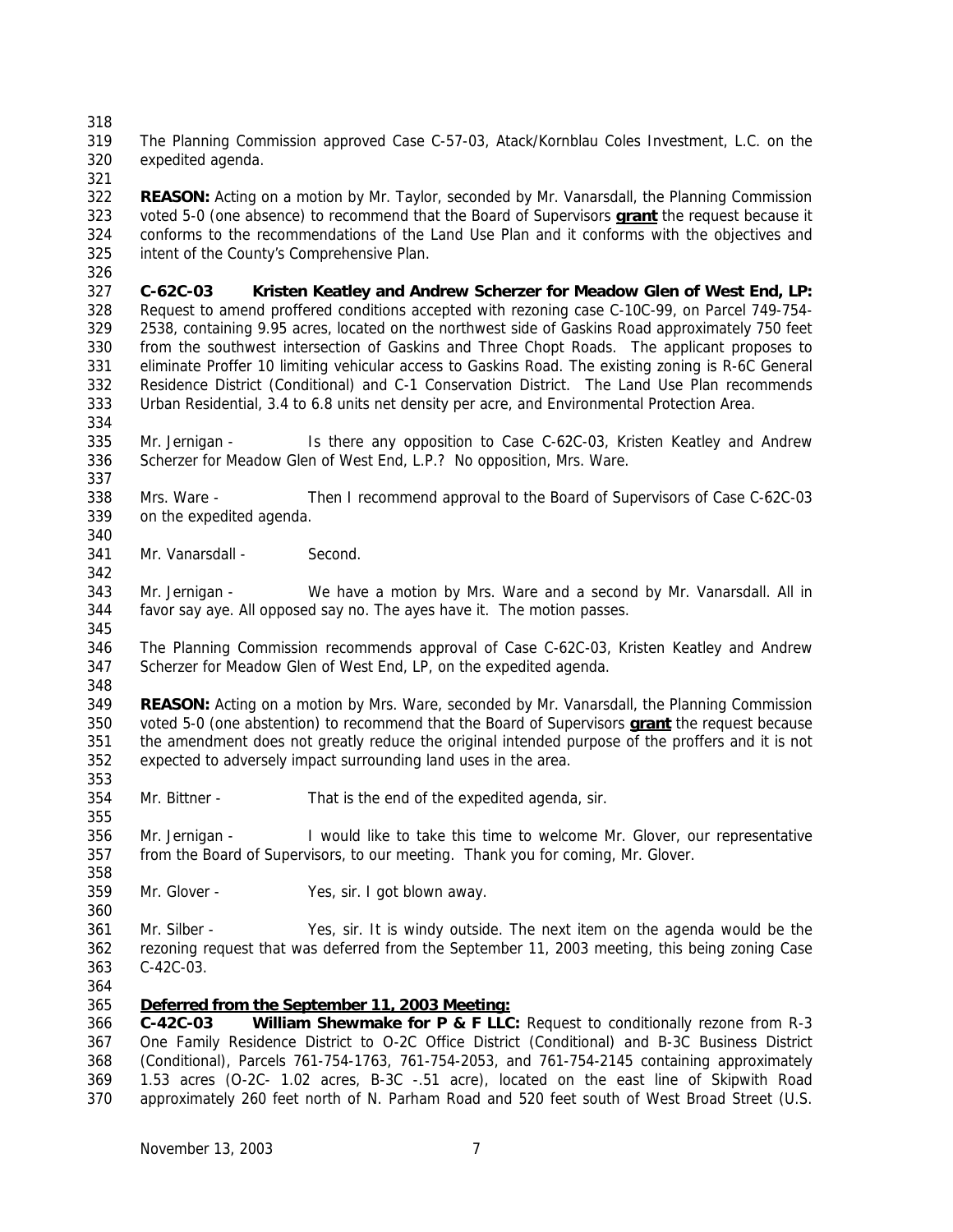Route 250). Office uses and parking for the adjacent Infiniti car dealership are proposed. The uses will be controlled by proffered conditions and zoning ordinance regulations. The Land Use Plan recommends Office.

 Mr. Jernigan - Is there any opposition to Case C-42C-03, William Shewmake for P & F LLC? No opposition. Ms. Moore, how are you.

Ms. Moore - I'm good. Thank you, Mr. Chairman.

 This request would consolidate three residential parcels to allow office use. A portion of the property, along the rear, approximately ½ acre, would be rezoned B-3C to allow the additional parking for employees and inventory for the adjacent Infiniti dealership.

 Office use would be consistent with the Land Use Plan's designation for Office and with the adjacent office and low intensive commercial developments. The request for B-3C at the rear of the site would not be consistent with the Land Use Plan; however, it would serve as a logical continuation of the abutting property designated for Commercial Concentration. 

 The applicant has submitted revised proffers dated November 13, 2003, which you have just received. The time limits would have to be waived in order to take action on this project tonight.

The revised proffers address staff's previous concerns. Specifically, the proffers state:

- Uses would be limited to general offices and medical offices. Uses for the B-3C portion would be limited to uses related to or accessory to the auto dealership;
- The maximum lot coverage would not exceed 70% unless otherwise approved by the Planning Director, but in no case shall the lot coverage exceed 75%.
- 398 Detached signs would not exceed 7' in height;
- Buildings would not exceed 30' in height; with the exception of pitched roofs.
- No more than 50% of the parking provided would be located within the front yard, adjacent to Skipwith Road.
- Approximately six Maple or similar street trees with a minimum 2 ½ inch caliper would be planted along Skipwith Road.
- Refuse would be screened from public view and
- 405 The architecture of any building would preclude the use of concrete block or corrugated metals. In addition, the applicant has proffered the buildings would be designed in keeping with Colonial or Victorian architecture.

 The requested rezoning would be a logical continuation of the development trends in the vicinity and would assist in improving the operational needs of the adjacent business on Broad Street. Based upon the revised proffers, staff supports this requests.

- This concludes my presentation, I would be happy to try to answer any questions you may have.
- 

- Mr. Jernigan Are there any questions for Ms. Moore from the Commission?
- Mrs. Ware - Was the storm water management addressed?

419 Ms. Moore - We spoke with the applicant and he fully intends to probably have to do an underground BMP because of the configuration of the lot, and they did agree that that would be addressed at time of plan of development.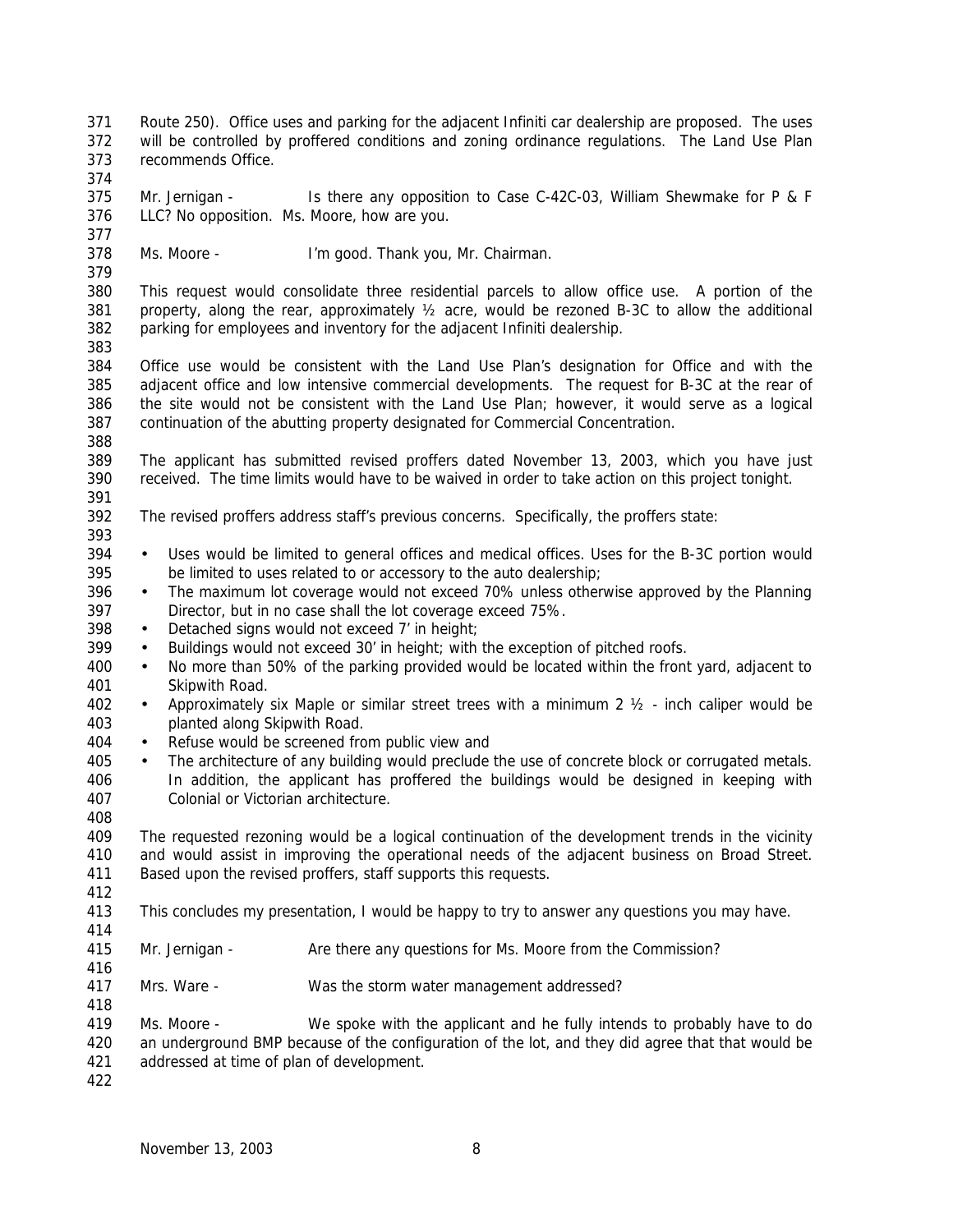Mr. Vanarsdall - I think he needs that parking the last time I was over there. What is the date of this? Ms. Moore - November 13, 2003. 428 Mr. Vanarsdall - Where do you see that? Ms. Moore - We will have to date those, but it is on the original proffers. These are the black lines, but they were received today. Mr. Vanarsdall - Thank you. 435 Mr. Jernigan - Any more questions for Ms. Moore? Mr. Taylor, would you like to hear from the applicant? Mr. Taylor - Mr. Chairman, I will, if the applicant would like to speak. We have been working on this case very hard and I think Mr. Shewmake may want to address us. He may do so at his peril. 442 Mr. Shewmake - I had a judge who once told me that a good lawyer knows when to sit down and shut up, and I will try to be brief. I would just like to thank… Mr. Jernigan - Excuse me. For the record, would you state your name. 447 Mr. Shewmake - I am sorry. My name is William Shewmake and I represent the applicant. Mr. Taylor - You may exercise the option to shut up at any time that you choose. Mr. Shewmake - I just want to thank you, Mr. Kaechele, and the staff. We worked very hard to close the deal, but I really appreciate the cooperation. Thank you. Mr. Vanarsdall - And also Will was on the Planning Commission for Chesterfield County, so he knows when to shut up. Mr. Taylor - On this particular case, we did have a very busy day. We did come a long way in a short period of time, and I want thank all of those participants who polished the case and buffed it up to the point that we have it today. With that I would move approval of waiving the time limits in Case C-42C-03. Mr. Vanarsdall - Second. Mr. Jernigan - We have a motion by Mr. Taylor and a second by Mr. Vanarsdall to waive the time limits. All in favor say aye. All opposed say no. The ayes have it. The motion is passed. The Planning Commission voted to approve waiving the time limits on Case, C-42C-03, William Shewmake for P & F LLC. Mr. Taylor - With that I will move approval of Case C-42C-03, William Shewmake for P & F LLC. Mr. Archer - Second, Mr. Chairman.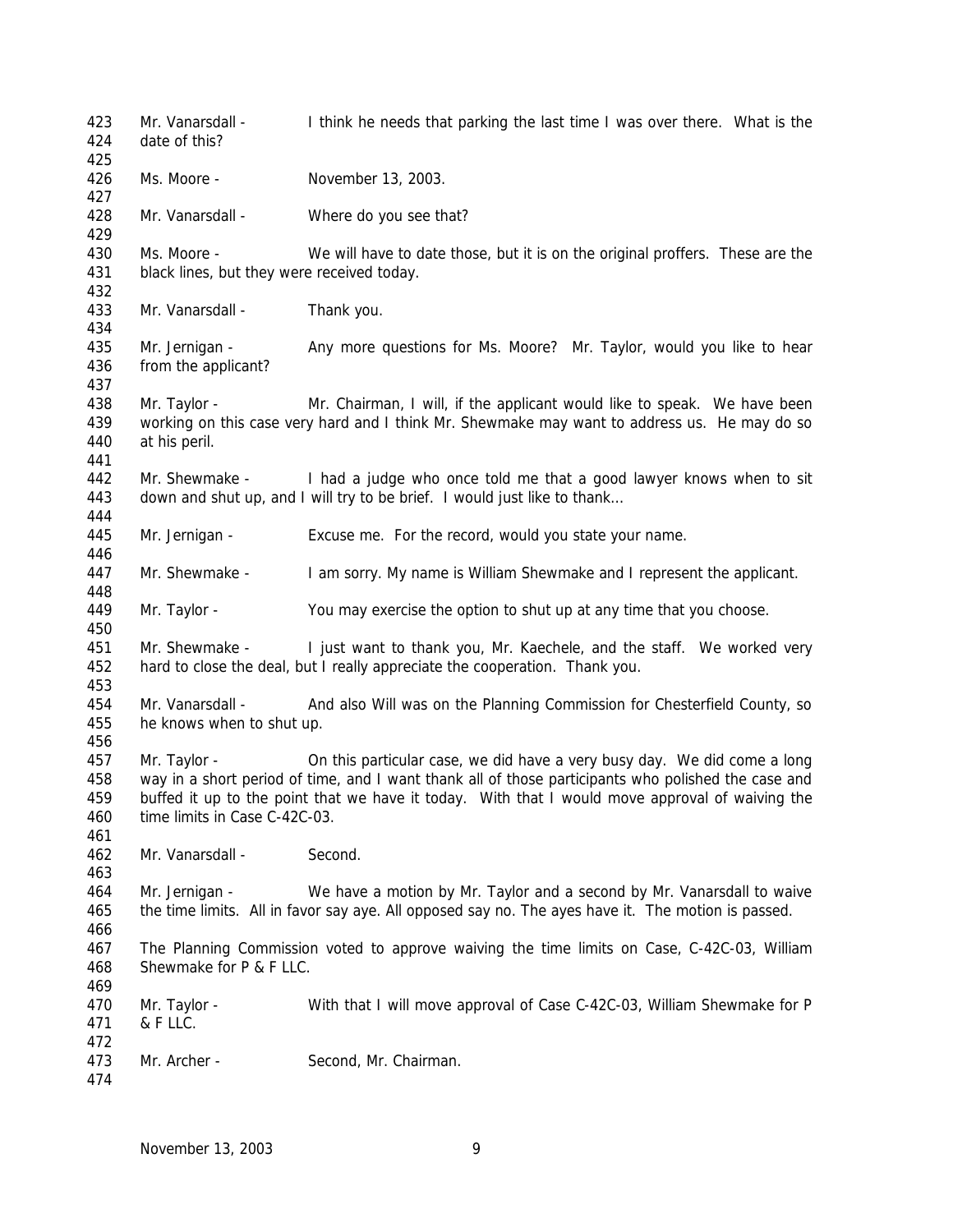Mr. Jernigan - We have a motion by Mr. Taylor and a second by Mr. Archer. All in favor say aye. All opposed say no. The ayes have it. The case is approved. The Planning Commission approved recommendation of approval of Case C-42C-03, William Shewmake for P&F LLC to the Board of Supervisors. **REASON:** Acting on a motion by Mr. Taylor, seconded by Mr. Archer, the Planning Commission voted 5-0 (one abstention) to recommend that the Board of Supervisors **grant** the request because the Office District zoning conforms to the recommendations of the Land Use Plan and the requested Business District zoning would assist in achieving the appropriate development of adjoining property. Mr. Glover - Mr. Chairman, I would just like for the record to note that I do abstain on all zoning cases since they will come before the Board of Supervisors, and at that time I will vote. Mr. Jernigan - Thank you, Mr. Glover. Mr. Vanarsdall - And Mr. Pearson, nice to have you with us again tonight. Mr. Glover - I remember back in 1985, Mr. Pearson came before us and when Ms. Moore talked about the trees, I can't help but remember Mr. Pearson's remarks about the trees and the birds. Birds and new cars don't really go together too well. And I think you will note that there are no trees in front of Capital Lincoln Mercury, are they? 499 Mr. Jernigan - All right. Mr. Secretary, do we have anything else before 8:00 p.m.? Mr. Silber - Mr. Chairman, because of the excessive number of deferrals we had under the first portion of the agenda, we have nothing else to take up until 8:00 p.m., so unfortunately, we will need to take a break at this point. Mr. Jernigan - All right. The Commission takes a break at 7:26 p.m. **AT THIS TIME THE COMMISSION TOOK A BREAK UNTIL 8:00 P.M.** Mr. Jernigan - I'd like to bring the meeting back to order, please. It is 8:00 p.m. Mr. Silber, next case, please. Mr. Silber - Yes, Mr. Chairman, we have arrived at the 8:00 agenda. There are four items on the 8:00 portion of the agenda, and similar to the first portion of the agenda, we have additional deferrals. Mr. Emerson has joined us and I presume you will walk us through the deferrals. Mr. Emerson - Yes, sir, Mr. Secretary. *Deferred from the September 11, 2003 Meeting:* **C-41C-03 Don Smith:** Request to conditionally rezone from B-2C Business District (Conditional) to M-1C Light Industrial District (Conditional) and B-2C Business District (Conditional), Parcel 808-729-7538, containing 8.585 acres (M-1C – 6.496 ac.; B-2C – 2.089 ac.), located at the southeast intersection of Dabbs House and Creighton Roads. A mini-storage warehouse/self- storage facility and retail are proposed. The use will be controlled by proffered conditions and zoning ordinance regulations. The Land Use Plan recommends Commercial Concentration. The 526 site is in the Airport Safety Overlay District.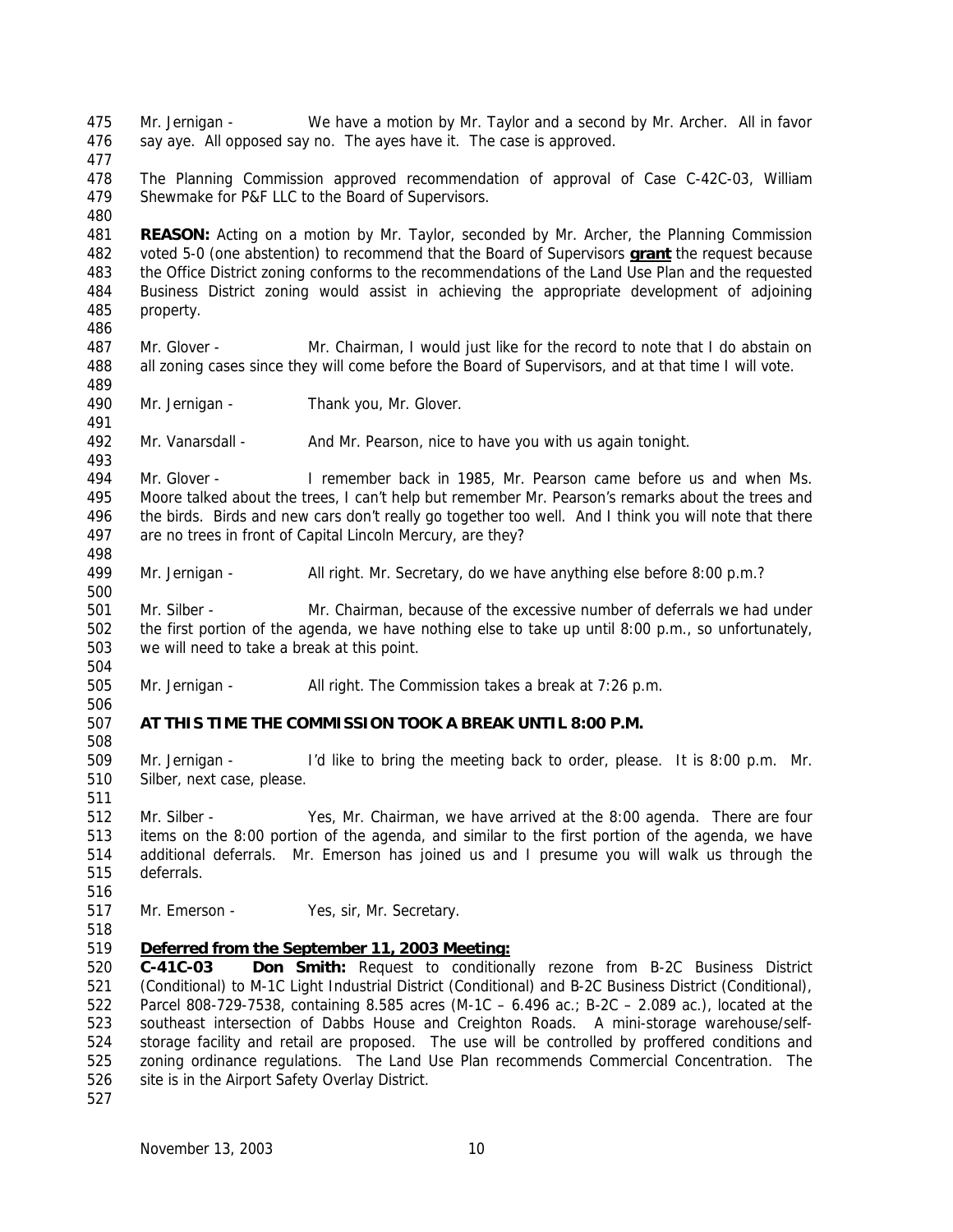Mr. Emerson - The deferral is requested to December 11, 2003.

 Mr. Jernigan - Is there any opposition to the deferral of Case C-41C-03, Don Smith? There is no opposition. With that I will move deferral of Case C-41C-03, to the December 11, 2003 meeting, by request of the applicant.

Mr. Vanarsdall - Second.

 Mr. Jernigan - We have a motion by Mr. Jernigan and a second by Mr. Vanarsdall. All in favor say aye. All opposed say no. The ayes have it. The motion is passed.

 At the request of the applicant, the Planning Commission deferred Case C-41C-03, Don Smith, to its meeting on December 11, 2003.

 **C-64C-03 David Redmond for Mid-Atlantic Commercial Properties, LLC:** Request to conditionally rezone from A-1 Agricultural District to B-2C Business District (Conditional), Parcel 814-717-0480, containing 5.06 acres, located at the southwest intersection of Gay and S. Laburnum Avenues. Community retail is proposed. The use will be controlled by proffered conditions and zoning ordinance regulations. The Land Use Plan recommends Office. The site is in the Airport Safety Overlay District.

Mr. Emerson - The deferral is requested to the December 11, 2003 meeting.

 Mr. Jernigan - Is there any opposition to the deferral of Case C-64C-03, David Redmond for Mid-Atlantic Commercial Properties, LLC? There is no opposition. With that I move for deferral of Case C-64C-03 to the December 11, 2003 meeting, by request of the applicant.

Mr. Taylor - Second.

 Mr. Jernigan - We have a motion by Mr. Jernigan and a second by Mr. Taylor. All in favor say aye. All opposed say no. The ayes have it. The motion is passed.

 At the request of the applicant, the Planning Commission deferred Case C-64C-03, David Redmond for Mid-Atlantic Commercial Properties, LLC to its meeting on December 11, 2003.

 **C-56C-03 Gloria Freye for Finer Homes, Inc. & Debbie Stoddard:** Request to conditionally rezone from A-1 Agricultural District to R-2AC One Family Residence District (Conditional) Parcel 802-696-9269 and part of Parcel 803-696-6866, containing 41.758 acres, located on the east line of Osborne Turnpike approximately 0.41 mile north of Tree Ridge Road and approximately 240 feet west of the western terminus of Harmony Avenue. A single family residential subdivision is proposed. The R-2A District allows a minimum lot size of 13,500 square feet. The Land Use Plan recommends Suburban Residential 1, 1.0 to 2.4 units net density per acre. 

Mr. Emerson - The deferral is requested to December 11, 2003 meeting.

 Mr. Jernigan - Is there any opposition to the deferral of Case C-56C-03, Gloria Freye for Finer Homes, Inc. and Debbie Stoddard? There is no opposition. With that I will move for deferral of Case C-56C-03, Gloria Freye for Finer Homes, Inc. & Debbie Stoddard to the December 11, 2003 meeting by request of the applicant.

- 
- Mrs. Ware Second.
-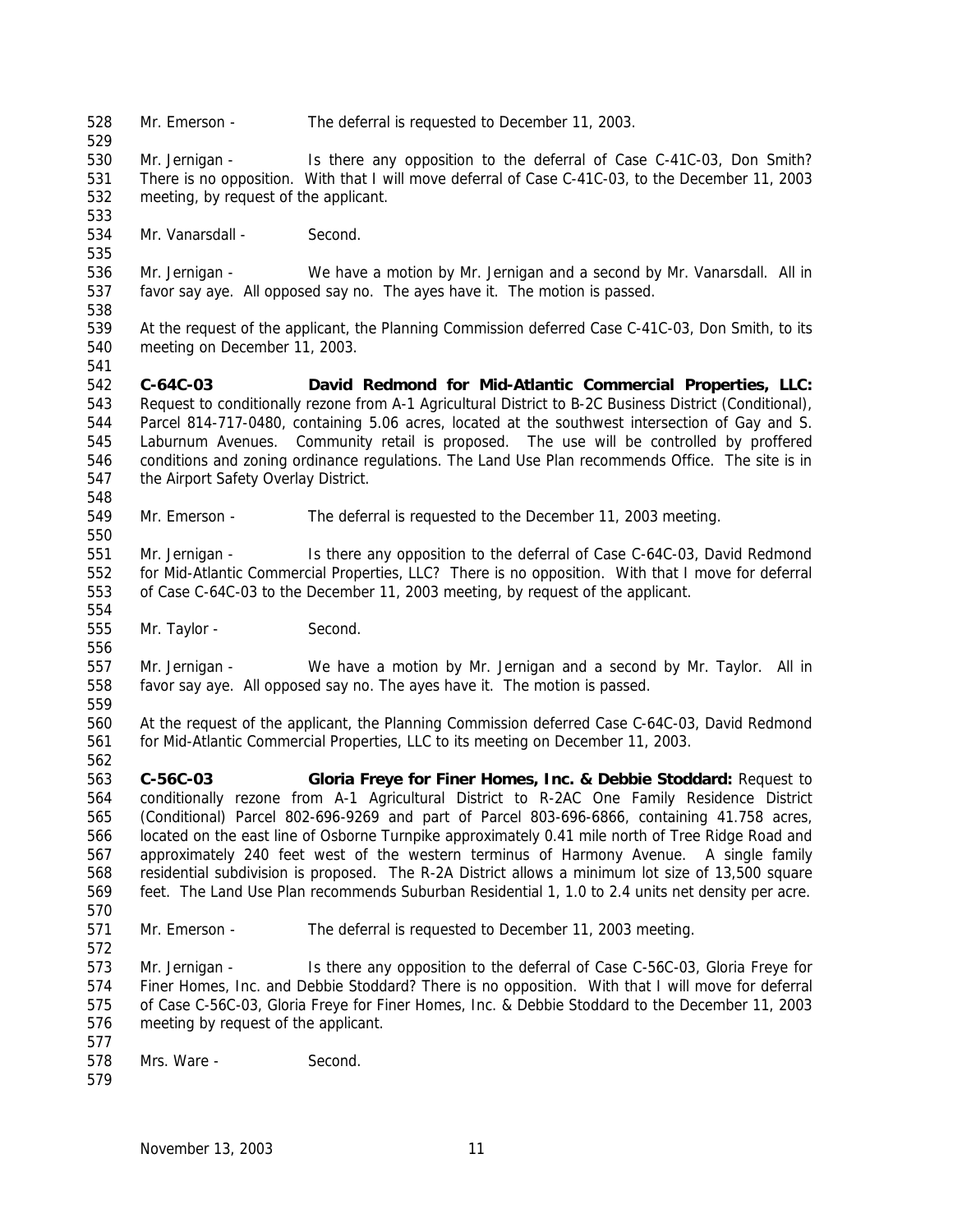Mr. Jernigan - We have a motion by Mr. Jernigan and a second by Mrs. Ware. All in favor say aye. All opposed say no. The ayes have it. The motion is passed. At the applicant's request, the Planning Commission deferred Case C-56C-03, Gloria Freye for Finer Homes, Inc. and Debbie Stoddard, to its meeting on December 11, 2003. **C-65C-03 Jason A. Williams:** Request to conditionally rezone from A-1 Agricultural District to R-2AC One Family Residence District (Conditional), Parcel 761-771-2932, containing 6.692 acres, located on the south line of Old Springfield Road and the east line of Staples Mill Road (U.S. Route 33). A single family residential subdivision is proposed The R-2A District allows a minimum lot size of 13,500 square feet. The Land Use Plan recommends Suburban Residential 1, 1.0 to 2.4 units net density per acre. Mr. Jernigan - Is there any opposition to Case C-65C-03, Jason A. Williams? There is no opposition. Mr. Emerson. Mr. Emerson - Thank you, Mr. Chairman. This request would enable the development of this parcel into a single-family residential subdivision. There is an existing single-family ranch home, which the applicant may retain and move to a proposed lot along Old Springfield Road existing on the property. The 2010 Land Use Plan designates the subject site as Suburban Residential 1. The proposed use is consistent with this designation. At the time the staff report was drafted, there were unresolved issues regarding the wording of proffers pertaining to house sizes and foundations. Additionally, the proposal did not address access and density for the proposed subdivision. In response, the applicant submitted new proffers dated November 12, 2003, copies of which you just received. Subsequently, the time limit would need to be waived to allow any action on this project tonight. Staff has reviewed the revised proffers, and they do address the issues raised in the report. The revised proffers include but are not limited to: • House Size – The applicant clarified the minimum 2,500 square footage for a two-story home would include finished floor area. Single-family homes would be 2,000 square feet. • Proffer 11, Access – The applicant states only one lot would have access to Old Springfield Road. All other lots would be accessed from Staples Mill Road. There would be no more than one entrance from Staples Mill Road and no lots would have direct access to Staples Mill Road. Mr. Vanarsdall - Mr. Emerson, may I interrupt you? The proffers handed out are not the 624 proffers. These are dated the  $7<sup>th</sup>$  of November. The proffers I have are dated the 12<sup>th</sup>, and what 625 . you are reading is in the 12<sup>th</sup> proffers and not in the  $7<sup>th</sup>$ . Mr. Emerson - That would be correct. I apologize for that. We will make copies and have them here shortly. The applicant has submitted, but not proffered a conceptual plan which you can see on the screen in front of you. Based on this plan, 13 lots are proposed. You will note that Lot 7 is the one that is proposed to access Old Springfield Road. It is my understanding from the applicant that is where he intends to move the single-family ranch, the current one that is on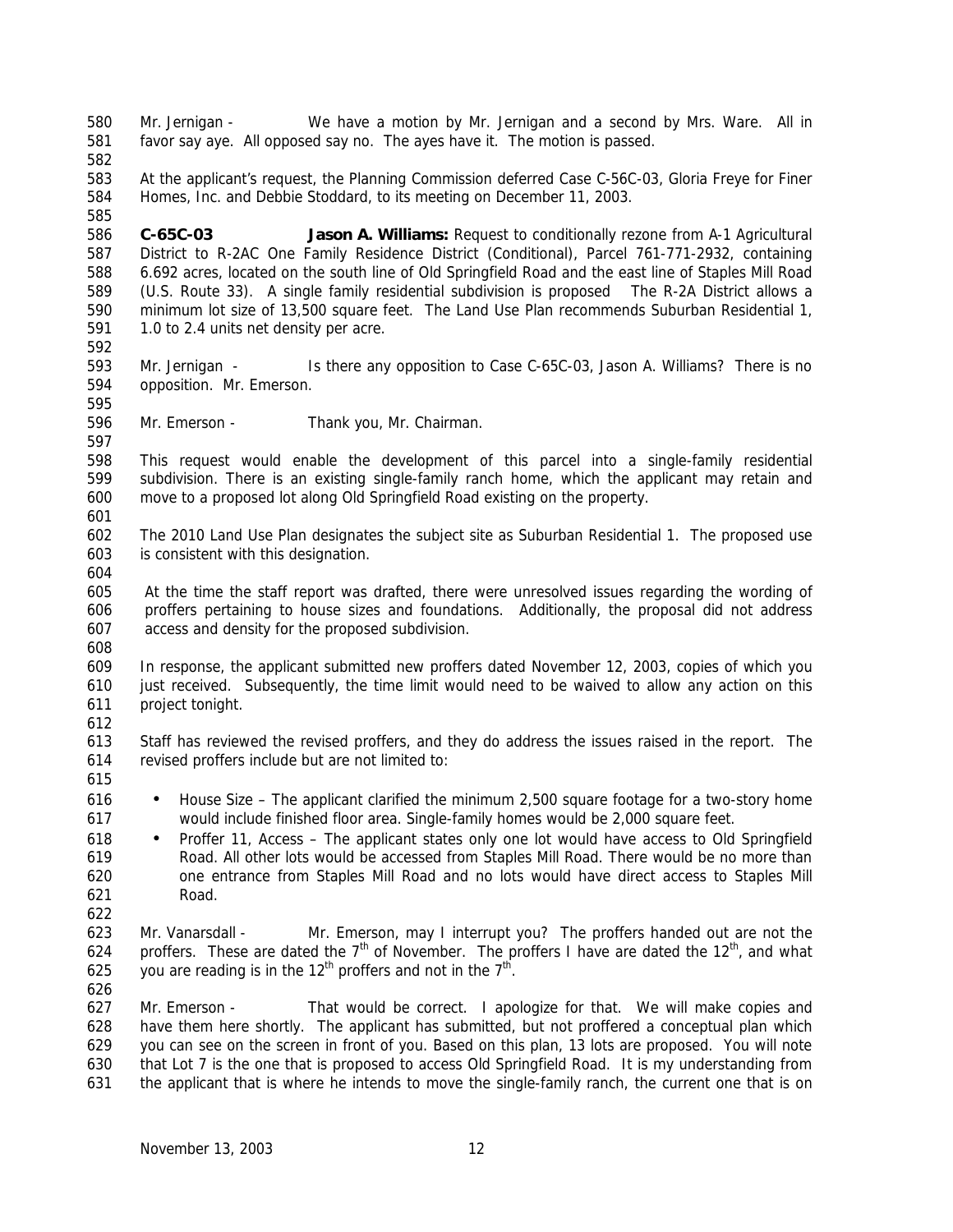| 632<br>633<br>634        | and would be in character with that road.                                                                                                                                                                                                                                                        | the property, and face it onto Springfield Road, which would be directly next door to a similar ranch                                                                                          |  |
|--------------------------|--------------------------------------------------------------------------------------------------------------------------------------------------------------------------------------------------------------------------------------------------------------------------------------------------|------------------------------------------------------------------------------------------------------------------------------------------------------------------------------------------------|--|
| 635<br>636<br>637<br>638 | In keeping with this layout, the applicant has submitted a proffer stating there would be no more<br>than 2 units per acre. Additionally the applicant has submitted proffers for:<br>A minimum lot width of 85 feet. The zoning category requested, of course, requires an 80<br>ft. lot width. |                                                                                                                                                                                                |  |
| 639                      | Finished masonry fences along Staples Mill Road.<br>$\bullet$                                                                                                                                                                                                                                    |                                                                                                                                                                                                |  |
| 640                      | <b>Building Materials</b><br>$\bullet$                                                                                                                                                                                                                                                           |                                                                                                                                                                                                |  |
| 641                      | $\bullet$                                                                                                                                                                                                                                                                                        | He also specified that of the garages that will be provided, that 80% of those will be side                                                                                                    |  |
| 642                      | or rear loaded.                                                                                                                                                                                                                                                                                  |                                                                                                                                                                                                |  |
| 643                      |                                                                                                                                                                                                                                                                                                  |                                                                                                                                                                                                |  |
| 644<br>645               |                                                                                                                                                                                                                                                                                                  | Overall, the proposed project would be in keeping with the existing adjacent residential<br>developments and with the 2010 Land Use Plan. The revised proffers would ensure quality            |  |
| 646<br>647               | development in keeping with adjacent developments. Therefore, staff can now recommend<br>approval of this application based upon the submittal.                                                                                                                                                  |                                                                                                                                                                                                |  |
| 648                      |                                                                                                                                                                                                                                                                                                  |                                                                                                                                                                                                |  |
| 649                      |                                                                                                                                                                                                                                                                                                  | Again, I do apologize that we don't have the proper proffers copied for you. We will have them                                                                                                 |  |
| 650                      | here shortly.                                                                                                                                                                                                                                                                                    |                                                                                                                                                                                                |  |
| 651                      |                                                                                                                                                                                                                                                                                                  |                                                                                                                                                                                                |  |
| 652                      | Mr. Jernigan -                                                                                                                                                                                                                                                                                   | Thank you, Mr. Emerson. Any questions for Mr. Emerson from the                                                                                                                                 |  |
| 653                      | Commission?                                                                                                                                                                                                                                                                                      |                                                                                                                                                                                                |  |
| 654                      |                                                                                                                                                                                                                                                                                                  |                                                                                                                                                                                                |  |
| 655                      | Mr. Archer -                                                                                                                                                                                                                                                                                     | Mr. Emerson, you indicated the fence would be masonry. Is it any more                                                                                                                          |  |
| 656                      | specific than that?                                                                                                                                                                                                                                                                              |                                                                                                                                                                                                |  |
| 657<br>658               | Mr. Vanarsdall -                                                                                                                                                                                                                                                                                 |                                                                                                                                                                                                |  |
| 659                      |                                                                                                                                                                                                                                                                                                  | If it is over 42 inches, it would be masonry.                                                                                                                                                  |  |
| 660                      | Mr. Emerson -                                                                                                                                                                                                                                                                                    | Yes, sir, that is correct, and it is Proffer #7, and again, I know you don't                                                                                                                   |  |
| 661<br>662               |                                                                                                                                                                                                                                                                                                  | have these specifically, but it says "along any side or rear property line abutting Staples Mill Road,<br>no fencing shall exceed 42 inches in height unless constructed of finished masonry." |  |
| 663                      |                                                                                                                                                                                                                                                                                                  |                                                                                                                                                                                                |  |
| 664                      | Mr. Archer -                                                                                                                                                                                                                                                                                     | Is that brick or?                                                                                                                                                                              |  |
| 665                      |                                                                                                                                                                                                                                                                                                  |                                                                                                                                                                                                |  |
| 666                      | Mr. Emerson -                                                                                                                                                                                                                                                                                    | Well, masonry products could be any number of things. It could be brick.                                                                                                                       |  |
| 667                      |                                                                                                                                                                                                                                                                                                  | It could be precast product that we see a lot of in the county now that has been used for several                                                                                              |  |
| 668                      |                                                                                                                                                                                                                                                                                                  | different developments, so masonry covers a number of different stone-cement type products.                                                                                                    |  |
| 669                      |                                                                                                                                                                                                                                                                                                  |                                                                                                                                                                                                |  |
| 670<br>671               | Mr. Archer -<br>specific or might have varied to some degree.                                                                                                                                                                                                                                    | Yes, I didn't have any problem with it. I just wondered if he had been                                                                                                                         |  |
| 672                      |                                                                                                                                                                                                                                                                                                  |                                                                                                                                                                                                |  |
| 673                      | Mr. Emerson -                                                                                                                                                                                                                                                                                    | No, sir, but it could vary some under this proffer.                                                                                                                                            |  |
| 674                      |                                                                                                                                                                                                                                                                                                  |                                                                                                                                                                                                |  |
| 675                      | Mr. Archer -                                                                                                                                                                                                                                                                                     | OK.                                                                                                                                                                                            |  |
| 676                      |                                                                                                                                                                                                                                                                                                  |                                                                                                                                                                                                |  |
| 677                      | Mr. Vanarsdall -                                                                                                                                                                                                                                                                                 | It would not be painted cinderblock, would it, Mr. Emerson?                                                                                                                                    |  |
| 678                      |                                                                                                                                                                                                                                                                                                  |                                                                                                                                                                                                |  |
| 679                      | Mr. Emerson -                                                                                                                                                                                                                                                                                    | No, sir. It would not be painted cinderblock.                                                                                                                                                  |  |
| 680                      |                                                                                                                                                                                                                                                                                                  |                                                                                                                                                                                                |  |
| 681                      | Mr. Jernigan -                                                                                                                                                                                                                                                                                   | Ernie, would you like to hear from the applicant or do you want to look the                                                                                                                    |  |
| 682                      | proffers over first or what do you want to do?                                                                                                                                                                                                                                                   |                                                                                                                                                                                                |  |
| 683                      |                                                                                                                                                                                                                                                                                                  |                                                                                                                                                                                                |  |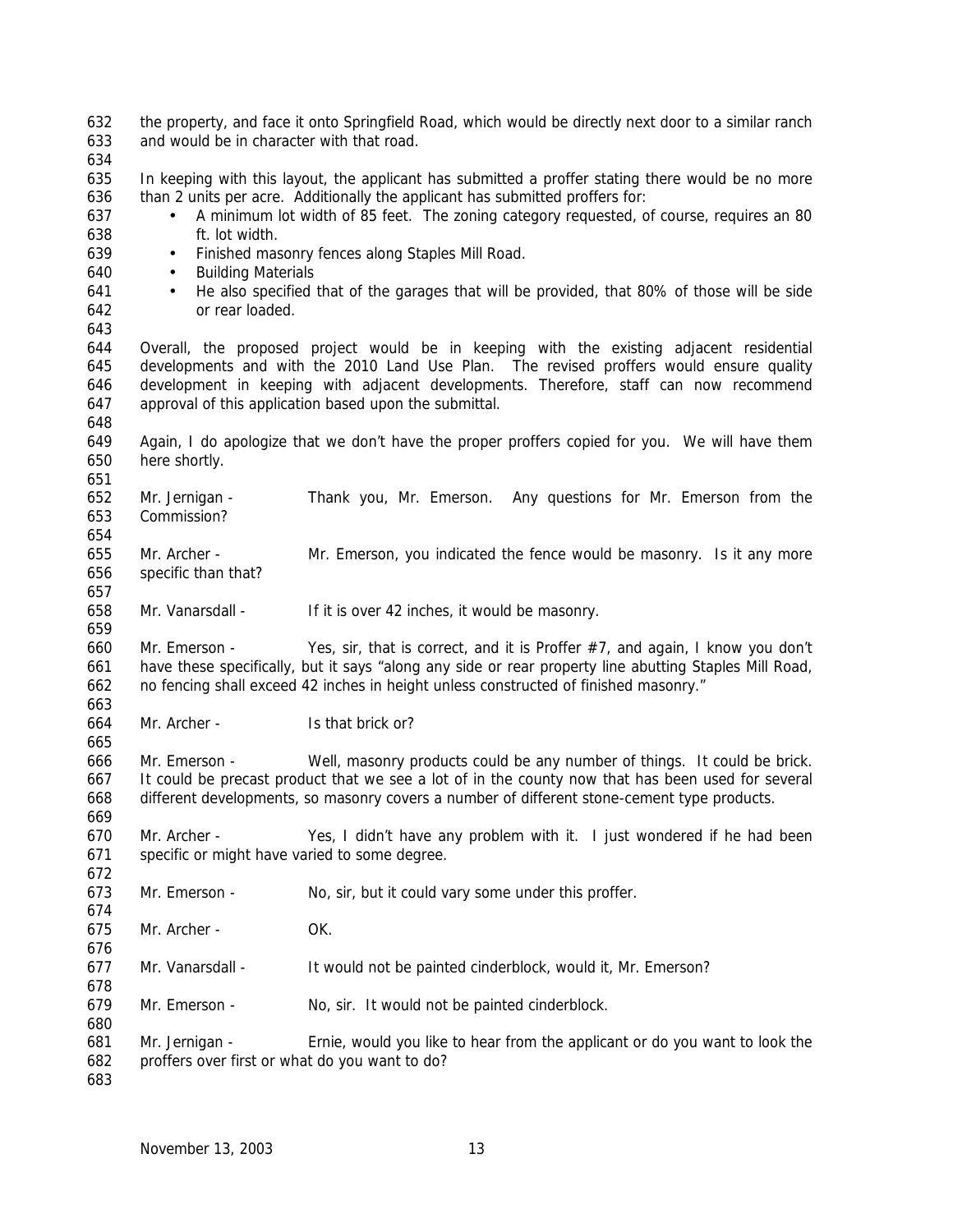Mr. Vanarsdall - We can hear from the applicant while we are waiting for the proffers. Mr. Williams, come on down.

- 687 Mr. Jernigan Sir, would you state your name for the record, please?
- Mr. Williams Yes. I am Jason Alexander Williams.
- Mr. Jernigan Good evening.
- Mr. Williams Good evening.
- Mr. Jernigan You may proceed.

 Mr. Williams - OK. As far as addressing a few of the things in the proffers, a few of the things that I imagine are of concern, along Staples Mill Road there are five lots in this drawing and what we propose is a nice berm to be put in place along all five of those lots. It is nice landscaping that we are going to put in ourselves. It won't be required by the builder. We will do it as developers. I own a landscaping business and have been in business 15 years, so I am going to come up with something real nice. I figure we will probably spend \$30,000 planting that berm, so we are going to try to provide real nice screening as the neighborhood, the homes will probably be \$400,000 plus, so obviously, we want to screen it as well. One of the concerns addressed was a lot 705 #7 on this plan that comes out on Old Springfield Road. In talking with some of the people here at the County, apparently that was a concern that some of the residents down there had, about having any traffic going on Old Springfield Road. And that is why, obviously, we have come off on Staples Mill, but there is one house with a road proposed coming off of Staples Mill Road into the neighborhood. We told them that we thought we might move that house. After finding prices to move the house, we are not so sure that is going to work out. We are still proposing to either move the house to lot #7 that is existing on the land or we may build one. On riding Old Springfield Road, it looks like there are 15-16 houses on Old Springfield Road, total. So, we are 713 going to add one house, so, hopefully, that wouldn't impact as far as traffic on that road by adding 714 one house coming off of Old Springfield.

 Other than that, any questions, I guess, that you guys would have. 

718 Mr. Vanarsdall - Have you all made up your mind what you are going to do with the house that is there? Have you decided whether you are going to move it onto lot #7 or are you going to 720 tear it down and build another?

- Mr. Williams At this time, Ernie, we've got one price. We want to get a second price. The first price we have to move that existing house is a little expensive, so we would like to get one more price and see. But at this point, if the price comes in where they are proposing, it wouldn't 725 be feasibly worth it to move it, because economically...
- Mr. Vanarsdall The house has to be moved in order to use the ingress/egress on the crossover on Staples Mill that is right opposite of the subdivision across Staples Mill.
- 730 Mr. Williams Yes, sir. The house is...

 Mr. Vanarsdall - (unintelligible) approve it with no problem. All right. We have the proffers here now and you all look them over if you have any questions.

 Mr. Silber - Mr. Williams, is there a right of way dedication that is required on Staples Mill?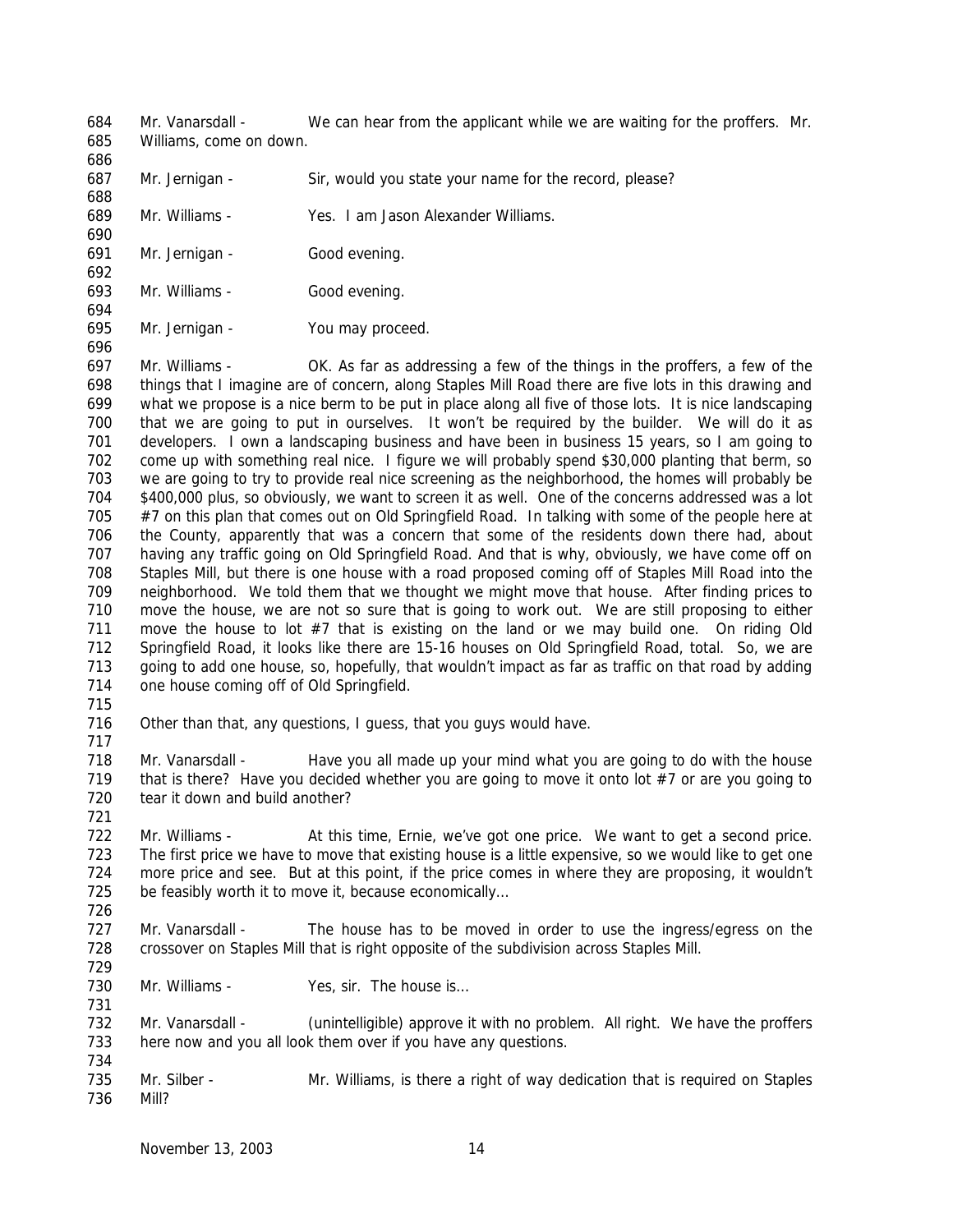Mr. Williams - I don't believe so. Mr. Silber - This slide that is shown is the area between the meets and bounds 741 description and those lot lines. Is that the common area or is that... 743 Mr. Williams - Right here (referring to slide)? 745 Mr. Silber - Yes. Mr. Williams - I am guessing that could be a right of way. It is a big culvert, drainage culvert that runs down along Staples Mill Road. From Staples Mill Road to where the height of the land, kind of where these lot lines would be is probably a 15 to 20 foot rise, so that could be a right of way. That is something that I really wouldn't know. Mr. Silber - The reason I am asking, and this may be addressing my exact point is the Board of Supervisors recently passed an ordinance that requires additional setbacks where adjacent 754 to major roads, so I wanted to make sure that your lot depth and your lot width, like lot #1 is wide enough and that strip may be providing exactly the areas that I am talking about. But my concern was if that is, in fact, right of way dedication that you are having to give up, you may be squeezed 757 on lot #1, and perhaps even on lot #11 on that rear yard. I just raised that as something you may want to look at when you begin to lay this out. Mr. Williams - OK. That is something that I will certainly bring up with the engineer and we will find out about it. 763 Mr. Jernigan - Are there any more questions for Mr. Williams from the Commission? 765 Mr. Silber - I had one more question and I quess I am looking at the proffers 11 and 12. Proffer 6 speaks to the steps and stoops and to the main entrance of the house shall be brick and stone. It seems like it already says that in proffer 1 or am I not reading that correctly? I am not sure. Six looks like it repeats what is in one. Mr. Williams - Yes. I would say that it did. That is just double insurance. They won't try to get that one by you again. Mrs. Ware - One says the same as the dwelling and the other one says that it is either brick or stone. Mr. Williams - The thought there was just to make sure that no one puts up wood, stoops, steps, up to the front of the house, to make sure it would all be consistent with brick, stone. 780 Mr. Silber - And I believe isn't that what #1 does? 782 Mr. Williams - Yes, pretty much. Mr. Silber - Well, if it simply repeats, it is not a big issue. I was just trying to differentiate between the wording. 787 Mr. Glover - I tell you before you get to the Board, I like brick on stoops. Rocks don't look that good.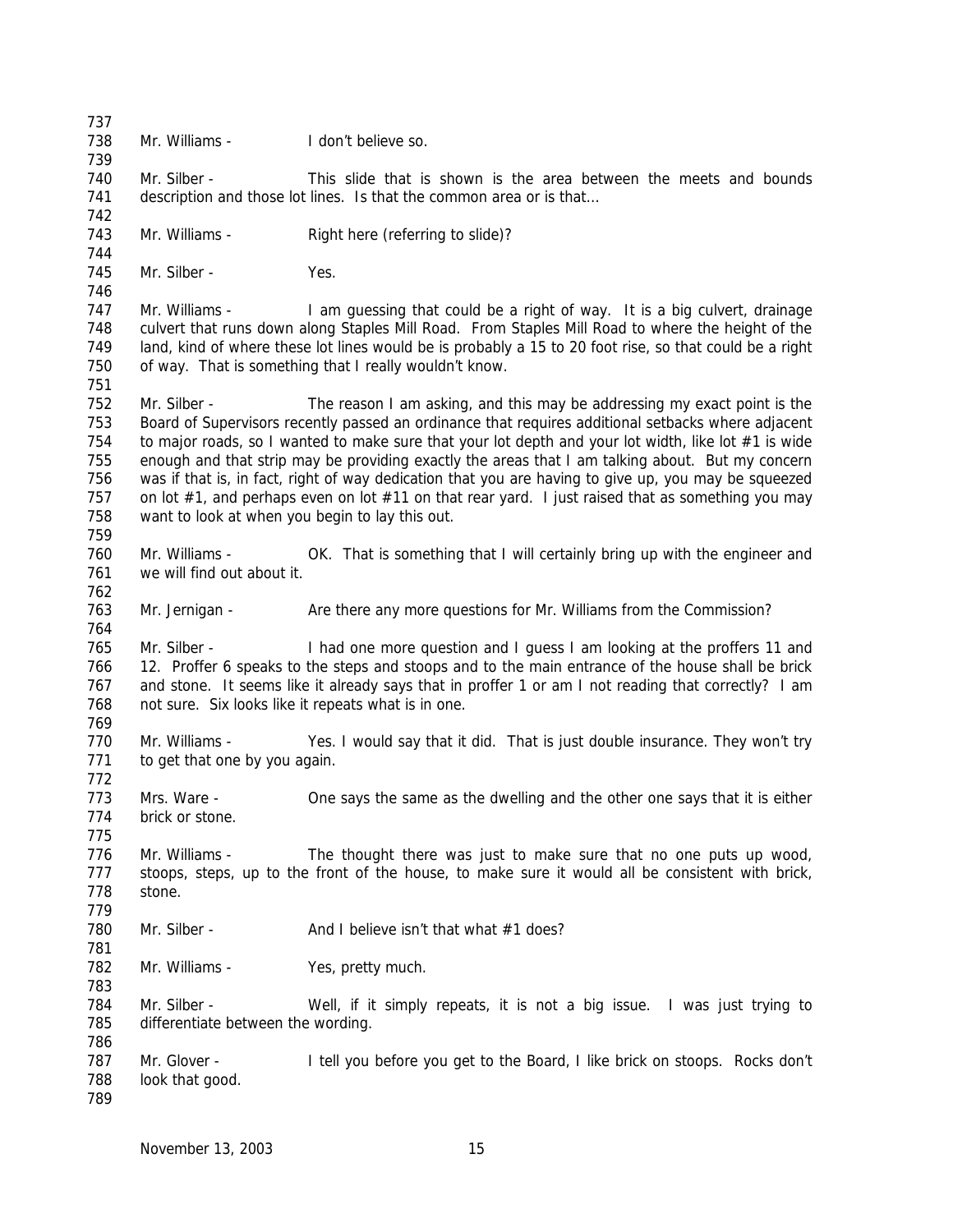| 792<br>Mr. Glover -<br>Did you say all of them would be?<br>793<br>794<br>I can't really see many people building stone houses in here, but I mean<br>Mr. Williams -<br>795<br>we just didn't want to limit it, because they are going to be upper-scale houses. So, if someone<br>796<br>wanted to build a house with some natural stone, you know material blended into the front of the<br>797<br>house.<br>798<br>799<br>Mr. Vanarsdall -<br>On $#6$<br>800<br>801<br>Mr. Glover -<br>You have not heard me yet, have you?<br>802<br>803<br>Mr. Williams -<br>But yes they will be all brick.<br>804<br>805<br>Mr. Silber -<br>I think he heard you now.<br>806<br>807<br>Mr. Williams -<br>We will put that in No. 1 and No. 6.<br>808<br>809<br>Mr. Glover -<br>I just said I liked brick. I didn't tell you you had to do it.<br>810<br>811<br>Mr. Williams -<br>It is agreed then. Can I get a second?<br>812<br>813<br>Mr. Vanarsdall -<br>Ms. Moore, I thought we talked about dropping the word "stone" on the<br>end of that? Did we not? OK.<br>814<br>815<br>816<br>Mr. Williams -<br>We'll get you a new set of proffers.<br>817<br>Mr. Vanarsdall -<br>We talked about it.<br>818<br>819<br>Mr. Glover -<br>820<br>Would you like to have Mr. Williams repeat what he said just now.<br>821<br>822<br>Mr. Vanarsdall -<br>Would I like to do what?<br>823<br>Mr. Glover -<br>824<br>Would you like to hear what he had to say about that?<br>825<br>826<br>Mr. Vanarsdall -<br>About the brick?<br>827<br>828<br>Mr. Glover -<br>Yes.<br>829<br>830<br>Mr. Williams -<br>Ernie, I am in love with brick right now.<br>831<br>832<br>Mr. Glover -<br>I didn't hear him. It went over my head.<br>833<br>834<br>I will probably have dreams of brick tonight.<br>Mr. Williams -<br>835<br>836<br>I am just suggesting now, if you want to do this, to drop the stone.<br>Mr. Vanarsdall -<br>837<br>838<br>Mr. Williams -<br>OK.<br>839<br>840<br>Mr. Vanarsdall -<br>Start the sentence with brick.<br>841<br>Mr. Williams -<br>842 | 790<br>791 | Mr. Williams - | I am guessing that most of them will be brick. |
|----------------------------------------------------------------------------------------------------------------------------------------------------------------------------------------------------------------------------------------------------------------------------------------------------------------------------------------------------------------------------------------------------------------------------------------------------------------------------------------------------------------------------------------------------------------------------------------------------------------------------------------------------------------------------------------------------------------------------------------------------------------------------------------------------------------------------------------------------------------------------------------------------------------------------------------------------------------------------------------------------------------------------------------------------------------------------------------------------------------------------------------------------------------------------------------------------------------------------------------------------------------------------------------------------------------------------------------------------------------------------------------------------------------------------------------------------------------------------------------------------------------------------------------------------------------------------------------------------------------------------------------------------------------------------------------------------------------------------------------------------------------------------------------------------------------------------------------------------------------------------------------------------------------------------------------------------------------------------------------------------------------------------------------------------|------------|----------------|------------------------------------------------|
|                                                                                                                                                                                                                                                                                                                                                                                                                                                                                                                                                                                                                                                                                                                                                                                                                                                                                                                                                                                                                                                                                                                                                                                                                                                                                                                                                                                                                                                                                                                                                                                                                                                                                                                                                                                                                                                                                                                                                                                                                                                    |            |                |                                                |
|                                                                                                                                                                                                                                                                                                                                                                                                                                                                                                                                                                                                                                                                                                                                                                                                                                                                                                                                                                                                                                                                                                                                                                                                                                                                                                                                                                                                                                                                                                                                                                                                                                                                                                                                                                                                                                                                                                                                                                                                                                                    |            |                |                                                |
|                                                                                                                                                                                                                                                                                                                                                                                                                                                                                                                                                                                                                                                                                                                                                                                                                                                                                                                                                                                                                                                                                                                                                                                                                                                                                                                                                                                                                                                                                                                                                                                                                                                                                                                                                                                                                                                                                                                                                                                                                                                    |            |                |                                                |
|                                                                                                                                                                                                                                                                                                                                                                                                                                                                                                                                                                                                                                                                                                                                                                                                                                                                                                                                                                                                                                                                                                                                                                                                                                                                                                                                                                                                                                                                                                                                                                                                                                                                                                                                                                                                                                                                                                                                                                                                                                                    |            |                |                                                |
|                                                                                                                                                                                                                                                                                                                                                                                                                                                                                                                                                                                                                                                                                                                                                                                                                                                                                                                                                                                                                                                                                                                                                                                                                                                                                                                                                                                                                                                                                                                                                                                                                                                                                                                                                                                                                                                                                                                                                                                                                                                    |            |                |                                                |
|                                                                                                                                                                                                                                                                                                                                                                                                                                                                                                                                                                                                                                                                                                                                                                                                                                                                                                                                                                                                                                                                                                                                                                                                                                                                                                                                                                                                                                                                                                                                                                                                                                                                                                                                                                                                                                                                                                                                                                                                                                                    |            |                |                                                |
|                                                                                                                                                                                                                                                                                                                                                                                                                                                                                                                                                                                                                                                                                                                                                                                                                                                                                                                                                                                                                                                                                                                                                                                                                                                                                                                                                                                                                                                                                                                                                                                                                                                                                                                                                                                                                                                                                                                                                                                                                                                    |            |                |                                                |
|                                                                                                                                                                                                                                                                                                                                                                                                                                                                                                                                                                                                                                                                                                                                                                                                                                                                                                                                                                                                                                                                                                                                                                                                                                                                                                                                                                                                                                                                                                                                                                                                                                                                                                                                                                                                                                                                                                                                                                                                                                                    |            |                |                                                |
|                                                                                                                                                                                                                                                                                                                                                                                                                                                                                                                                                                                                                                                                                                                                                                                                                                                                                                                                                                                                                                                                                                                                                                                                                                                                                                                                                                                                                                                                                                                                                                                                                                                                                                                                                                                                                                                                                                                                                                                                                                                    |            |                |                                                |
|                                                                                                                                                                                                                                                                                                                                                                                                                                                                                                                                                                                                                                                                                                                                                                                                                                                                                                                                                                                                                                                                                                                                                                                                                                                                                                                                                                                                                                                                                                                                                                                                                                                                                                                                                                                                                                                                                                                                                                                                                                                    |            |                |                                                |
|                                                                                                                                                                                                                                                                                                                                                                                                                                                                                                                                                                                                                                                                                                                                                                                                                                                                                                                                                                                                                                                                                                                                                                                                                                                                                                                                                                                                                                                                                                                                                                                                                                                                                                                                                                                                                                                                                                                                                                                                                                                    |            |                |                                                |
|                                                                                                                                                                                                                                                                                                                                                                                                                                                                                                                                                                                                                                                                                                                                                                                                                                                                                                                                                                                                                                                                                                                                                                                                                                                                                                                                                                                                                                                                                                                                                                                                                                                                                                                                                                                                                                                                                                                                                                                                                                                    |            |                |                                                |
|                                                                                                                                                                                                                                                                                                                                                                                                                                                                                                                                                                                                                                                                                                                                                                                                                                                                                                                                                                                                                                                                                                                                                                                                                                                                                                                                                                                                                                                                                                                                                                                                                                                                                                                                                                                                                                                                                                                                                                                                                                                    |            |                |                                                |
|                                                                                                                                                                                                                                                                                                                                                                                                                                                                                                                                                                                                                                                                                                                                                                                                                                                                                                                                                                                                                                                                                                                                                                                                                                                                                                                                                                                                                                                                                                                                                                                                                                                                                                                                                                                                                                                                                                                                                                                                                                                    |            |                |                                                |
|                                                                                                                                                                                                                                                                                                                                                                                                                                                                                                                                                                                                                                                                                                                                                                                                                                                                                                                                                                                                                                                                                                                                                                                                                                                                                                                                                                                                                                                                                                                                                                                                                                                                                                                                                                                                                                                                                                                                                                                                                                                    |            |                |                                                |
|                                                                                                                                                                                                                                                                                                                                                                                                                                                                                                                                                                                                                                                                                                                                                                                                                                                                                                                                                                                                                                                                                                                                                                                                                                                                                                                                                                                                                                                                                                                                                                                                                                                                                                                                                                                                                                                                                                                                                                                                                                                    |            |                |                                                |
|                                                                                                                                                                                                                                                                                                                                                                                                                                                                                                                                                                                                                                                                                                                                                                                                                                                                                                                                                                                                                                                                                                                                                                                                                                                                                                                                                                                                                                                                                                                                                                                                                                                                                                                                                                                                                                                                                                                                                                                                                                                    |            |                |                                                |
|                                                                                                                                                                                                                                                                                                                                                                                                                                                                                                                                                                                                                                                                                                                                                                                                                                                                                                                                                                                                                                                                                                                                                                                                                                                                                                                                                                                                                                                                                                                                                                                                                                                                                                                                                                                                                                                                                                                                                                                                                                                    |            |                |                                                |
|                                                                                                                                                                                                                                                                                                                                                                                                                                                                                                                                                                                                                                                                                                                                                                                                                                                                                                                                                                                                                                                                                                                                                                                                                                                                                                                                                                                                                                                                                                                                                                                                                                                                                                                                                                                                                                                                                                                                                                                                                                                    |            |                |                                                |
|                                                                                                                                                                                                                                                                                                                                                                                                                                                                                                                                                                                                                                                                                                                                                                                                                                                                                                                                                                                                                                                                                                                                                                                                                                                                                                                                                                                                                                                                                                                                                                                                                                                                                                                                                                                                                                                                                                                                                                                                                                                    |            |                |                                                |
|                                                                                                                                                                                                                                                                                                                                                                                                                                                                                                                                                                                                                                                                                                                                                                                                                                                                                                                                                                                                                                                                                                                                                                                                                                                                                                                                                                                                                                                                                                                                                                                                                                                                                                                                                                                                                                                                                                                                                                                                                                                    |            |                |                                                |
|                                                                                                                                                                                                                                                                                                                                                                                                                                                                                                                                                                                                                                                                                                                                                                                                                                                                                                                                                                                                                                                                                                                                                                                                                                                                                                                                                                                                                                                                                                                                                                                                                                                                                                                                                                                                                                                                                                                                                                                                                                                    |            |                |                                                |
|                                                                                                                                                                                                                                                                                                                                                                                                                                                                                                                                                                                                                                                                                                                                                                                                                                                                                                                                                                                                                                                                                                                                                                                                                                                                                                                                                                                                                                                                                                                                                                                                                                                                                                                                                                                                                                                                                                                                                                                                                                                    |            |                |                                                |
|                                                                                                                                                                                                                                                                                                                                                                                                                                                                                                                                                                                                                                                                                                                                                                                                                                                                                                                                                                                                                                                                                                                                                                                                                                                                                                                                                                                                                                                                                                                                                                                                                                                                                                                                                                                                                                                                                                                                                                                                                                                    |            |                |                                                |
|                                                                                                                                                                                                                                                                                                                                                                                                                                                                                                                                                                                                                                                                                                                                                                                                                                                                                                                                                                                                                                                                                                                                                                                                                                                                                                                                                                                                                                                                                                                                                                                                                                                                                                                                                                                                                                                                                                                                                                                                                                                    |            |                |                                                |
|                                                                                                                                                                                                                                                                                                                                                                                                                                                                                                                                                                                                                                                                                                                                                                                                                                                                                                                                                                                                                                                                                                                                                                                                                                                                                                                                                                                                                                                                                                                                                                                                                                                                                                                                                                                                                                                                                                                                                                                                                                                    |            |                |                                                |
|                                                                                                                                                                                                                                                                                                                                                                                                                                                                                                                                                                                                                                                                                                                                                                                                                                                                                                                                                                                                                                                                                                                                                                                                                                                                                                                                                                                                                                                                                                                                                                                                                                                                                                                                                                                                                                                                                                                                                                                                                                                    |            |                |                                                |
|                                                                                                                                                                                                                                                                                                                                                                                                                                                                                                                                                                                                                                                                                                                                                                                                                                                                                                                                                                                                                                                                                                                                                                                                                                                                                                                                                                                                                                                                                                                                                                                                                                                                                                                                                                                                                                                                                                                                                                                                                                                    |            |                |                                                |
|                                                                                                                                                                                                                                                                                                                                                                                                                                                                                                                                                                                                                                                                                                                                                                                                                                                                                                                                                                                                                                                                                                                                                                                                                                                                                                                                                                                                                                                                                                                                                                                                                                                                                                                                                                                                                                                                                                                                                                                                                                                    |            |                |                                                |
|                                                                                                                                                                                                                                                                                                                                                                                                                                                                                                                                                                                                                                                                                                                                                                                                                                                                                                                                                                                                                                                                                                                                                                                                                                                                                                                                                                                                                                                                                                                                                                                                                                                                                                                                                                                                                                                                                                                                                                                                                                                    |            |                |                                                |
|                                                                                                                                                                                                                                                                                                                                                                                                                                                                                                                                                                                                                                                                                                                                                                                                                                                                                                                                                                                                                                                                                                                                                                                                                                                                                                                                                                                                                                                                                                                                                                                                                                                                                                                                                                                                                                                                                                                                                                                                                                                    |            |                |                                                |
|                                                                                                                                                                                                                                                                                                                                                                                                                                                                                                                                                                                                                                                                                                                                                                                                                                                                                                                                                                                                                                                                                                                                                                                                                                                                                                                                                                                                                                                                                                                                                                                                                                                                                                                                                                                                                                                                                                                                                                                                                                                    |            |                |                                                |
|                                                                                                                                                                                                                                                                                                                                                                                                                                                                                                                                                                                                                                                                                                                                                                                                                                                                                                                                                                                                                                                                                                                                                                                                                                                                                                                                                                                                                                                                                                                                                                                                                                                                                                                                                                                                                                                                                                                                                                                                                                                    |            |                |                                                |
|                                                                                                                                                                                                                                                                                                                                                                                                                                                                                                                                                                                                                                                                                                                                                                                                                                                                                                                                                                                                                                                                                                                                                                                                                                                                                                                                                                                                                                                                                                                                                                                                                                                                                                                                                                                                                                                                                                                                                                                                                                                    |            |                |                                                |
|                                                                                                                                                                                                                                                                                                                                                                                                                                                                                                                                                                                                                                                                                                                                                                                                                                                                                                                                                                                                                                                                                                                                                                                                                                                                                                                                                                                                                                                                                                                                                                                                                                                                                                                                                                                                                                                                                                                                                                                                                                                    |            |                |                                                |
|                                                                                                                                                                                                                                                                                                                                                                                                                                                                                                                                                                                                                                                                                                                                                                                                                                                                                                                                                                                                                                                                                                                                                                                                                                                                                                                                                                                                                                                                                                                                                                                                                                                                                                                                                                                                                                                                                                                                                                                                                                                    |            |                |                                                |
|                                                                                                                                                                                                                                                                                                                                                                                                                                                                                                                                                                                                                                                                                                                                                                                                                                                                                                                                                                                                                                                                                                                                                                                                                                                                                                                                                                                                                                                                                                                                                                                                                                                                                                                                                                                                                                                                                                                                                                                                                                                    |            |                |                                                |
|                                                                                                                                                                                                                                                                                                                                                                                                                                                                                                                                                                                                                                                                                                                                                                                                                                                                                                                                                                                                                                                                                                                                                                                                                                                                                                                                                                                                                                                                                                                                                                                                                                                                                                                                                                                                                                                                                                                                                                                                                                                    |            |                |                                                |
|                                                                                                                                                                                                                                                                                                                                                                                                                                                                                                                                                                                                                                                                                                                                                                                                                                                                                                                                                                                                                                                                                                                                                                                                                                                                                                                                                                                                                                                                                                                                                                                                                                                                                                                                                                                                                                                                                                                                                                                                                                                    |            |                |                                                |
|                                                                                                                                                                                                                                                                                                                                                                                                                                                                                                                                                                                                                                                                                                                                                                                                                                                                                                                                                                                                                                                                                                                                                                                                                                                                                                                                                                                                                                                                                                                                                                                                                                                                                                                                                                                                                                                                                                                                                                                                                                                    |            |                |                                                |
|                                                                                                                                                                                                                                                                                                                                                                                                                                                                                                                                                                                                                                                                                                                                                                                                                                                                                                                                                                                                                                                                                                                                                                                                                                                                                                                                                                                                                                                                                                                                                                                                                                                                                                                                                                                                                                                                                                                                                                                                                                                    |            |                |                                                |
|                                                                                                                                                                                                                                                                                                                                                                                                                                                                                                                                                                                                                                                                                                                                                                                                                                                                                                                                                                                                                                                                                                                                                                                                                                                                                                                                                                                                                                                                                                                                                                                                                                                                                                                                                                                                                                                                                                                                                                                                                                                    |            |                |                                                |
|                                                                                                                                                                                                                                                                                                                                                                                                                                                                                                                                                                                                                                                                                                                                                                                                                                                                                                                                                                                                                                                                                                                                                                                                                                                                                                                                                                                                                                                                                                                                                                                                                                                                                                                                                                                                                                                                                                                                                                                                                                                    |            |                |                                                |
|                                                                                                                                                                                                                                                                                                                                                                                                                                                                                                                                                                                                                                                                                                                                                                                                                                                                                                                                                                                                                                                                                                                                                                                                                                                                                                                                                                                                                                                                                                                                                                                                                                                                                                                                                                                                                                                                                                                                                                                                                                                    |            |                |                                                |
|                                                                                                                                                                                                                                                                                                                                                                                                                                                                                                                                                                                                                                                                                                                                                                                                                                                                                                                                                                                                                                                                                                                                                                                                                                                                                                                                                                                                                                                                                                                                                                                                                                                                                                                                                                                                                                                                                                                                                                                                                                                    |            |                |                                                |
|                                                                                                                                                                                                                                                                                                                                                                                                                                                                                                                                                                                                                                                                                                                                                                                                                                                                                                                                                                                                                                                                                                                                                                                                                                                                                                                                                                                                                                                                                                                                                                                                                                                                                                                                                                                                                                                                                                                                                                                                                                                    |            |                |                                                |
|                                                                                                                                                                                                                                                                                                                                                                                                                                                                                                                                                                                                                                                                                                                                                                                                                                                                                                                                                                                                                                                                                                                                                                                                                                                                                                                                                                                                                                                                                                                                                                                                                                                                                                                                                                                                                                                                                                                                                                                                                                                    |            |                |                                                |
|                                                                                                                                                                                                                                                                                                                                                                                                                                                                                                                                                                                                                                                                                                                                                                                                                                                                                                                                                                                                                                                                                                                                                                                                                                                                                                                                                                                                                                                                                                                                                                                                                                                                                                                                                                                                                                                                                                                                                                                                                                                    |            |                |                                                |
|                                                                                                                                                                                                                                                                                                                                                                                                                                                                                                                                                                                                                                                                                                                                                                                                                                                                                                                                                                                                                                                                                                                                                                                                                                                                                                                                                                                                                                                                                                                                                                                                                                                                                                                                                                                                                                                                                                                                                                                                                                                    |            |                |                                                |
|                                                                                                                                                                                                                                                                                                                                                                                                                                                                                                                                                                                                                                                                                                                                                                                                                                                                                                                                                                                                                                                                                                                                                                                                                                                                                                                                                                                                                                                                                                                                                                                                                                                                                                                                                                                                                                                                                                                                                                                                                                                    |            |                | OK. I hate stone anyway.                       |

November 13, 2003 16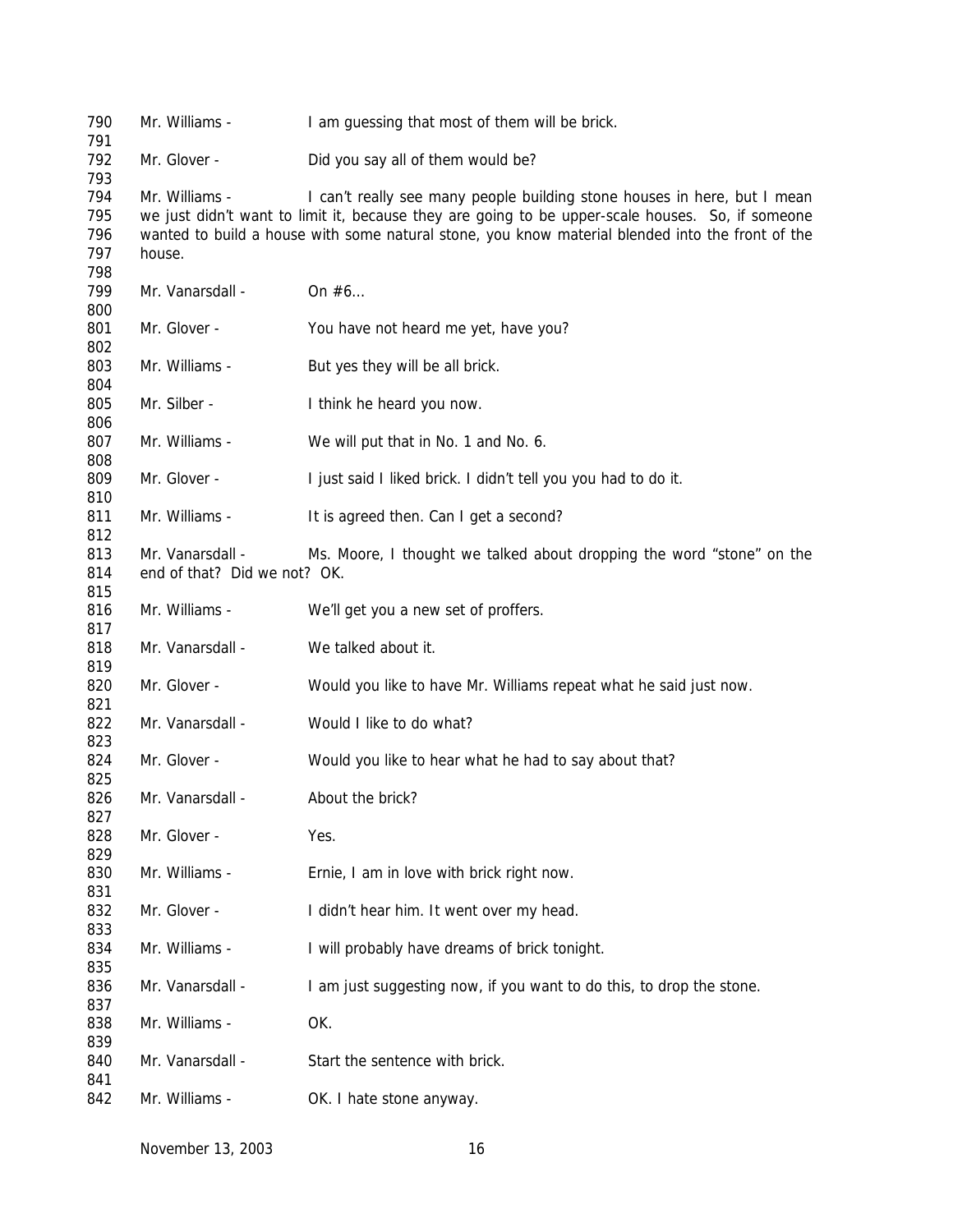844 Mr. Vanarsdall - The reason I thought we talked about it is because on my scratched up notes, I dropped it on mine, but it didn't get dropped somewhere else. 

847 Mr. Williams - I was just trying to slide one past you, Ernie. I apologize. But you got me.

849 Mr. Vanarsdall - OK.

851 Mr. Williams - We will drop that – brick.

853 Mr. Jernigan - Are there any other questions of Mr. Williams? Thank you, sir. Mr. Vanarsdall, we are waiting for you.

 Mr. Vanarsdall - Ready for a motion? This seems to be a nice subdivision next to the one we approved a couple of months ago, and we had a meeting with Mr. Williams and Mr. McKinney, Joe, Jean and I, and Mr. Williams was so cooperative that I told him it made me uneasy. I usually don't get that kind of cooperation at the first meeting, so then he put it all in writing. So, it is in accordance with the land use, and the goals, and I think it will be a good subdivision. And I guess Mr. McKinney had a lot to do with it. He has experience in this type of thing. And Ms. Moore, 862 thank you for your help. And with that I want to waive the time limits on the proffers. I make a motion to waive the time limit on the proffers. 

865 Mr. Taylor - Second.

867 Mr. Jernigan - We have a motion by Mr. Vanarsdall and a second by Mr. Taylor to waive the time limits. All in favor say aye. All opposed say no. The ayes have it. The motion is passed.

The Planning Commission approved waiving the time limits on Case C-65C-03**,** Jason A. Williams.

 Mr. Vanarsdall - I recommend to the Board of Supervisors that Case C-65C-03, Jason A. 873 Williams, be approved and on Proffer #6, the applicant has requested we drop "stone" at the end. 874 Stop the sentence with "shall be of brick."

876 Mrs. Ware - Second.

 Mr. Jernigan - We have a motion by Mr. Vanarsdall and a second by Mrs. Ware. All in favor say aye. All opposed say no. The ayes have it. The motion is passed.

 The Planning Commission approved recommendation of approval of Case C-65C-03, Jason A. 882 Williams, to the Board of Supervisors.

**REASON:** Acting on a motion by Mr. Vanarsdall, seconded by Mrs. Ware, the Planning Commission voted 5-0 (one abstention) to recommend that the Board of Supervisors **grant** the request because it conforms to the recommendations of the Land Use Plan and represents a logical continuation of 887 the one-family residential development which exists in this area.

- 889 Mr. Silber That concludes the agenda of rezoning requests. The only remaining item of business would be approval of the minutes. These are the minutes from the October 9, 2003 rezoning meeting.
- 893 Mr. Jernigan Are there any corrections to the minutes of the October 9, 2003 minutes? We need a motion.
-